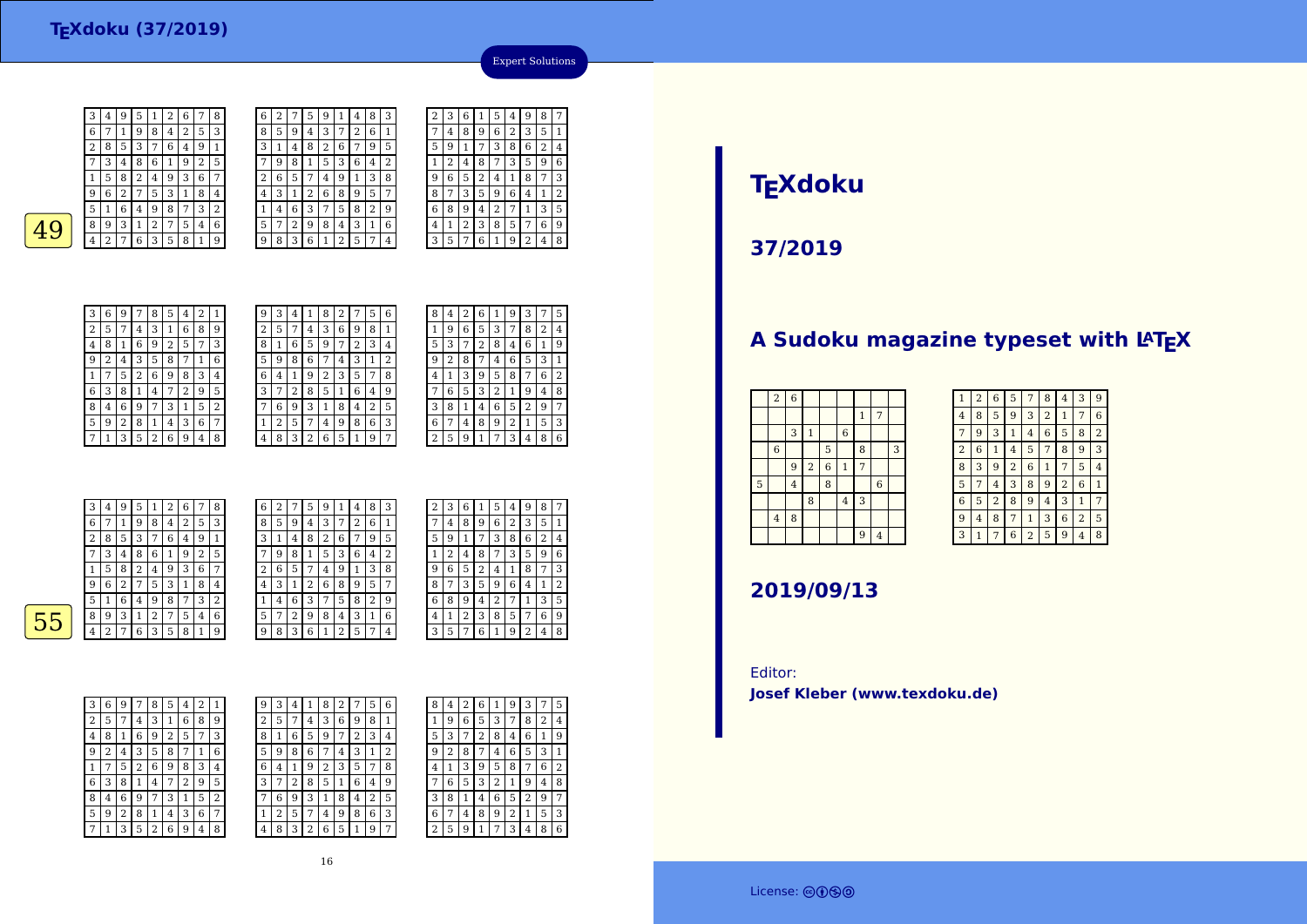Intermediate Solutions

|             | $\overline{5}$ |   |                  |   | 8 | $\mathbf{1}$ |                |                |   |
|-------------|----------------|---|------------------|---|---|--------------|----------------|----------------|---|
|             |                |   |                  |   |   |              |                |                |   |
|             |                |   | 3                |   |   |              | $\mathbf{1}$   |                | 4 |
|             |                |   | 7                |   |   | $\mathbf 5$  |                | $\overline{2}$ |   |
|             |                | 9 |                  |   |   | 8            |                |                |   |
|             | 7              | 5 |                  |   |   |              | $\overline{4}$ |                |   |
|             |                | 4 |                  |   |   |              | 9              | 7              | 8 |
|             |                |   | $\boldsymbol{2}$ |   |   |              | 5              |                |   |
|             |                |   |                  |   |   |              |                | 8              | 9 |
| $\mathbf 1$ | 8              |   |                  | 5 |   | 7            |                |                | 3 |
|             |                |   |                  |   |   |              |                |                |   |

| $\overline{6}$<br>$\mathbf{1}$<br>$\overline{\mathbf{4}}$<br>8<br>3<br>$\bf 4$<br>$\,2$<br>3<br>6<br>$\mathbf{1}$<br>$\overline{2}$<br>$\boldsymbol{9}$<br>$\,2$<br>$\,$ 6 $\,$<br>8<br>$\mathbf{1}$<br>3<br>8<br>7<br>$\mathbf{1}$<br>$\bf 4$<br>$\overline{4}$<br>8 |  |  |  |  |   |
|-----------------------------------------------------------------------------------------------------------------------------------------------------------------------------------------------------------------------------------------------------------------------|--|--|--|--|---|
|                                                                                                                                                                                                                                                                       |  |  |  |  |   |
|                                                                                                                                                                                                                                                                       |  |  |  |  |   |
|                                                                                                                                                                                                                                                                       |  |  |  |  |   |
|                                                                                                                                                                                                                                                                       |  |  |  |  |   |
|                                                                                                                                                                                                                                                                       |  |  |  |  |   |
|                                                                                                                                                                                                                                                                       |  |  |  |  |   |
|                                                                                                                                                                                                                                                                       |  |  |  |  |   |
|                                                                                                                                                                                                                                                                       |  |  |  |  |   |
| $\sqrt{2}$<br>6<br>$\overline{4}$                                                                                                                                                                                                                                     |  |  |  |  | 9 |

Simple

| <b>Contract Contract Contract Contract Contract Contract Contract Contract Contract Contract Contract Contract Co</b> |  |
|-----------------------------------------------------------------------------------------------------------------------|--|
|                                                                                                                       |  |

|                         |              |   | $\overline{a}$          |              | $\overline{6}$ |   |              |                |
|-------------------------|--------------|---|-------------------------|--------------|----------------|---|--------------|----------------|
|                         |              |   |                         |              | 3              |   |              |                |
|                         | $\mathbf{1}$ |   |                         |              |                |   | 6            |                |
|                         | 3            | 6 |                         | 9            |                |   |              |                |
| 9                       |              | 5 |                         |              | $\overline{4}$ |   | 8            |                |
| $\overline{\mathbf{4}}$ |              |   |                         | $\mathbf{1}$ |                | 3 | 5            |                |
|                         |              |   | $\overline{\mathbf{4}}$ | 3            | 9              | 8 |              |                |
|                         | $\,2$        |   |                         |              |                |   |              |                |
|                         |              | 9 | 8                       |              |                |   | $\mathbf{1}$ | $\overline{6}$ |

|         | 6            |   |   |                |                |             |                | 3              |
|---------|--------------|---|---|----------------|----------------|-------------|----------------|----------------|
|         | $\mathbf{1}$ |   | 8 |                |                |             | $\mathbf 5$    |                |
| $\bf 4$ |              | 3 |   |                |                | $\sqrt{2}$  |                | 1              |
|         |              |   | 7 |                | $\overline{4}$ |             | $\,$ 8 $\,$    | 5              |
|         |              |   |   |                |                | $\bf 4$     |                | 6              |
|         |              |   |   |                |                | $\mathbf 1$ | 7              |                |
|         | 5            |   | 3 | 7              | $\,2$          |             |                | 8              |
|         |              |   |   | 5              |                |             | $\overline{2}$ | $\overline{7}$ |
|         |              |   |   | $\overline{4}$ |                |             |                |                |

|                | 3              |   | $\mathbf{1}$ |   | $\overline{a}$ | $\overline{9}$ |       |       |
|----------------|----------------|---|--------------|---|----------------|----------------|-------|-------|
| $\overline{6}$ |                |   |              | 5 |                |                | 8     |       |
|                |                | 8 |              |   |                |                | 3     |       |
|                | $\,2$          |   |              | 3 | 9              | 8              | 5     |       |
| $\bf 4$        |                |   |              |   |                | $\mathbf 1$    |       |       |
|                |                |   |              |   |                |                | 4     | $\,2$ |
|                |                |   |              |   |                |                |       |       |
|                | $\mathbf{1}$   |   |              |   |                | $\overline{6}$ |       |       |
| $\mathbf 5$    | $\overline{4}$ |   |              |   | 6              | 3              | $\,2$ |       |

|                | 8            |   |            | 4 |              | 5              |                |       |
|----------------|--------------|---|------------|---|--------------|----------------|----------------|-------|
| $\bf 4$        |              |   |            |   |              |                | 8              | $\,2$ |
| 3              | $\mathbf{1}$ |   |            |   |              |                | $\overline{6}$ |       |
|                |              |   | 5          | 9 |              | $\overline{4}$ |                |       |
|                |              |   | $\sqrt{2}$ |   | 8            |                |                |       |
| $\,2$          |              | 3 |            |   | $\mathbf{1}$ |                |                | 9     |
| 9              |              |   |            |   |              |                | 5              | 8     |
|                | 4            |   | 9          |   |              |                |                |       |
| $\overline{6}$ |              |   |            |   |              |                |                |       |

| 4 | 6 | 2 | 5 | 7 | 3 |   | 8 | g |
|---|---|---|---|---|---|---|---|---|
| 3 | 1 | 8 | 2 | 9 | 6 | 4 | 7 | 5 |
|   | 5 | 9 | 8 | 4 | 1 | 2 | 6 | 3 |
| 6 | 9 | 4 |   | 8 | 2 | 3 | 5 | 7 |
| 1 | 8 | 3 | 9 | 5 | 7 | 6 | 4 | 2 |
| 2 | 7 | 5 | 3 | 6 | 4 | 9 | 1 | 8 |
| 8 | 4 |   | 6 | 3 | 9 | 5 | 2 | 1 |
| 5 | 3 | 1 | 4 | 2 | 8 | 7 | 9 | 6 |
| q | 2 | 6 | 7 | 1 | 5 | 8 | 3 | 4 |
|   |   |   |   |   |   |   |   |   |

| 6              | 4 | 2 | 8 | 5              | 7 | 3 | $1\,$ | 9 |  |
|----------------|---|---|---|----------------|---|---|-------|---|--|
| 3              | 8 | 1 | 9 | $\overline{2}$ | 4 | 6 | 7     | 5 |  |
|                | 9 | 5 | 3 | 1              | 6 | 4 | 8     | 2 |  |
| 9              | 1 |   | 4 | 3              | 2 | 8 | 5     | 6 |  |
| 8              | 5 | 3 | 7 | 6              | 9 | 2 | 4     | 1 |  |
| 4              | 2 | 6 | 5 | 8              | 1 | 9 | 3     | 7 |  |
| 5              | 6 | 8 | 2 | 7              | 3 | 1 | 9     | 4 |  |
| 1              | 7 | 4 | 6 | 9              | 8 | 5 | 2     | 3 |  |
| $\overline{c}$ | 3 | 9 | 1 | 4              | 5 |   | 6     | 8 |  |

|   | 4 | З | 5              | 2 | 9              | 8 | 1              | 6 |
|---|---|---|----------------|---|----------------|---|----------------|---|
| 5 | 6 | 8 | 4              | 3 | 1              | 9 | $\overline{2}$ | 7 |
| 2 | 1 | 9 | 6              | 7 | 8              | 5 | 4              | 3 |
| 4 | 5 |   | 8              | 6 | 3              |   | 9              | 2 |
| 9 | 8 | 7 | $\overline{2}$ | 5 | 4              | 3 | 6              | 1 |
| 3 | 2 | 6 | 9              | 1 | 7              | 4 | 8              | 5 |
| 6 | 9 | 2 | 7              | 8 | 5              | 1 | 3              | 4 |
| 1 |   | 4 | 3              | 9 | 6              | 2 | 5              | 8 |
| 8 | 3 | 5 |                | 4 | $\overline{2}$ | 6 | 7              | g |

| 9 | 8 | 5 | 1 | З | 6 |   | 2 | 4 |
|---|---|---|---|---|---|---|---|---|
| 7 | 4 | 6 | 5 | 2 | 8 | 3 | 1 | 9 |
| 3 | 2 | 1 | 4 | 9 | 7 | 5 | 8 | 6 |
| 5 | 3 | 2 | 6 | 1 | 4 | 9 | 7 | 8 |
| 8 | 7 | 4 | 9 | 5 | 3 | 1 | 6 | 2 |
| 1 | 6 | 9 | 8 | 7 | 2 | 4 | 3 | 5 |
| 6 | 1 | 8 | 3 | 4 | 5 | 2 | 9 | 7 |
| 4 | 9 | 7 | 2 | 8 | 1 | 6 | 5 | 3 |
| 2 | 5 | 3 | 7 | 6 | 9 | 8 | 4 |   |

| 6 | 2 | 7 | 9 | 1                       | 5 | 3 | 8 | 4              |
|---|---|---|---|-------------------------|---|---|---|----------------|
| 3 | 4 | 9 | 6 | 8                       |   | 2 | 5 | $\overline{1}$ |
| 8 | 5 | 1 | 4 | $\overline{\mathbf{c}}$ | 3 | 6 | 9 | 7              |
| 7 | 1 | 3 | 8 | 5                       | 2 | 9 | 4 | 6              |
| 5 | 9 | 4 | 3 | 7                       | 6 | 8 | 1 | 2              |
| 2 | 6 | 8 | 1 | 9                       | 4 | 5 | 7 | 3              |
| 1 | 3 | 6 | 5 | 4                       | 8 | 7 | 2 | g              |
| 4 | 8 | 2 | 7 | 6                       | 9 | 1 | 3 | 5              |
| 9 | 7 | 5 | 2 | 3                       | 1 | 4 | 6 | 8              |
|   |   |   |   |                         |   |   |   |                |

| 6 | 5 |   | 3 | 4 | 2 | 9              | 1              | 8 |
|---|---|---|---|---|---|----------------|----------------|---|
| 2 | 9 | 4 | 1 | 8 | 5 | 6              | 7              | 3 |
| 3 | 1 | 8 | 7 | 6 | 9 | 5              | $\overline{c}$ | 4 |
| 8 | 6 | 9 | 4 | 3 | 7 | 1              | 5              | 2 |
| 4 | 7 | 1 | 2 | 5 | 8 | 3              | 6              | 9 |
| 5 | 3 | 2 | 9 | 1 | 6 | 4              | 8              | 7 |
| 1 | 2 | 3 | 5 | 7 | 4 | 8              | 9              | 6 |
| 7 | 4 | 6 | 8 | 9 | 1 | $\overline{2}$ | 3              | 5 |
| q | 8 | 5 | 6 | 2 | 3 | 7              | 4              | 1 |

| 4 | 6 | 2 | 5 | 7 | 3 | 1 | 8              | 9 |  |
|---|---|---|---|---|---|---|----------------|---|--|
| 3 | 1 | 8 | 2 | 9 | 6 | 4 | 7              | 5 |  |
|   | 5 | 9 | 8 | 4 | 1 | 2 | 6              | 3 |  |
| 6 | 9 | 4 | 1 | 8 | 2 | 3 | 5              | 7 |  |
|   | 8 | 3 | 9 | 5 | 7 | 6 | 4              | 2 |  |
| 2 |   | 5 | 3 | 6 | 4 | 9 | 1              | 8 |  |
| 8 | 4 |   | 6 | 3 | 9 | 5 | $\overline{2}$ | 1 |  |
| 5 | 3 | 1 | 4 | 2 | 8 | 7 | 9              | 6 |  |
| 9 | 2 | 6 |   | 1 | 5 | 8 | 3              | 4 |  |

| 6 | 4 | 2 I | 8 | 5 | 7 | З | 1 | 9 |  |
|---|---|-----|---|---|---|---|---|---|--|
| 3 | 8 | 1   | 9 | 2 | 4 | 6 | 7 | 5 |  |
| 7 | 9 | 5   | 3 | 1 | 6 | 4 | 8 | 2 |  |
| 9 | 1 |     | 4 | 3 | 2 | 8 | 5 | 6 |  |
| 8 | 5 | 3   | 7 | 6 | 9 | 2 | 4 | 1 |  |
| 4 | 2 | 6   | 5 | 8 | 1 | 9 | 3 | 7 |  |
| 5 | 6 | 8   | 2 | 7 | 3 | 1 | 9 | 4 |  |
| 1 | 7 | 4   | 6 | 9 | 8 | 5 | 2 | 3 |  |
| 2 | 3 | 9   | 1 | 4 | 5 | 7 | 6 | 8 |  |

|   | 4 | 3              | 5              | 2 | 9              | 8 | 1              | 6 |
|---|---|----------------|----------------|---|----------------|---|----------------|---|
| 5 | 6 | 8              | 4              | 3 | 1              | 9 | $\overline{2}$ |   |
| 2 | 1 | 9              | 6              | 7 | 8              | 5 | 4              | 3 |
| 4 | 5 | 1              | 8              | 6 | 3              | 7 | 9              | 2 |
| 9 | 8 | 7              | $\overline{2}$ | 5 | 4              | 3 | 6              | 1 |
| 3 | 2 | 6              | 9              | 1 | 7              | 4 | 8              | 5 |
| 6 | 9 | $\overline{2}$ | 7              | 8 | 5              | 1 | 3              | 4 |
| 1 | 7 | 4              | 3              | 9 | 6              | 2 | 5              | 8 |
| 8 | 3 | 5              | 1              | 4 | $\overline{2}$ | 6 |                | 9 |

| g              | 8 | 5 | l | 3              | 6 |   | 2 | 4              |
|----------------|---|---|---|----------------|---|---|---|----------------|
|                | 4 | 6 | 5 | $\overline{2}$ | 8 | 3 | 1 | 9              |
| 3              | 2 | 1 | 4 | 9              | 7 | 5 | 8 | 6              |
| 5              | 3 | 2 | 6 | 1              | 4 | 9 | 7 | 8              |
| 8              | 7 | 4 | 9 | 5              | 3 | 1 | 6 | $\overline{2}$ |
| 1              | 6 | 9 | 8 | 7              | 2 | 4 | 3 | 5              |
| 6              |   | 8 | 3 | 4              | 5 | 2 | 9 | 7              |
| 4              | 9 | 7 | 2 | 8              | 1 | 6 | 5 | 3              |
| $\overline{c}$ | 5 | 3 | 7 | 6              | 9 | 8 | 4 | 1              |

| 6 | $\overline{2}$ | 7 | 9              | 1 | 5 | 3              | 8              | 4 |
|---|----------------|---|----------------|---|---|----------------|----------------|---|
| 3 | 4              | 9 | 6              | 8 | 7 | $\overline{2}$ | 5              | 1 |
| 8 | 5              | 1 | 4              | 2 | 3 | 6              | 9              |   |
|   | 1              | 3 | 8              | 5 | 2 | 9              | 4              | 6 |
| 5 | 9              | 4 | 3              | 7 | 6 | 8              | 1              | 2 |
| 2 | 6              | 8 | 1              | 9 | 4 | 5              | 7              | 3 |
| 1 | 3              | 6 | 5              | 4 | 8 | 7              | $\overline{2}$ | 9 |
| 4 | 8              | 2 | 7              | 6 | 9 | 1              | 3              | 5 |
| 9 | 7              | 5 | $\overline{c}$ | 3 | 1 | 4              | 6              | 8 |

| 6              | 5 |   | 3              | 4 | 2 | 9 | 1 | 8 |
|----------------|---|---|----------------|---|---|---|---|---|
| $\overline{c}$ | 9 | 4 | 1              | 8 | 5 | 6 | 7 | 3 |
| 3              | 1 | 8 | 7              | 6 | 9 | 5 | 2 | 4 |
| 8              | 6 | 9 | 4              | 3 | 7 | 1 | 5 | 2 |
| 4              | 7 | 1 | $\overline{2}$ | 5 | 8 | 3 | 6 | 9 |
| 5              | 3 | 2 | 9              | 1 | 6 | 4 | 8 | 7 |
| 1              | 2 | 3 | 5              | 7 | 4 | 8 | 9 | 6 |
| 7              | 4 | 6 | 8              | 9 | 1 | 2 | 3 | 5 |
| 9              | 8 | 5 | 6              | 2 | 3 | 7 | 4 | 1 |
|                |   |   |                |   |   |   |   |   |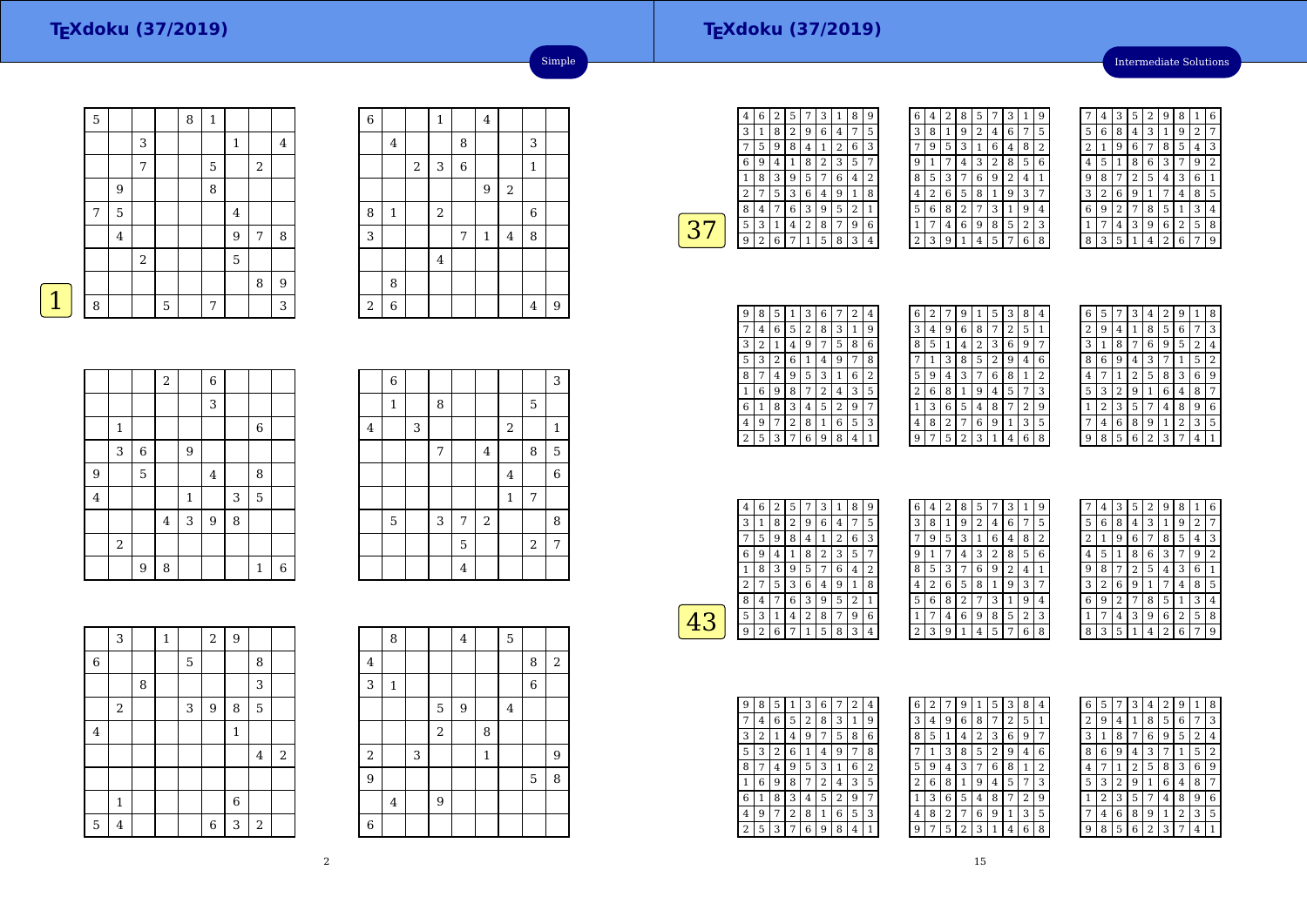| C | 1 | 2 | 3              | 8 | 6 | 9 | 4              |   |
|---|---|---|----------------|---|---|---|----------------|---|
| g | 4 | 8 | 5              | 1 | 7 | 6 | $\overline{2}$ | 3 |
| 3 | 6 | 7 | 4              | 9 | 2 | 8 | 5              | 1 |
| 6 | 7 | 4 | 8              | 2 | 5 | 1 | 3              | 9 |
| 8 | 3 | 1 | 9              | 7 | 4 | 5 | 6              | 2 |
| 2 | 5 | 9 | 6              | 3 | 1 | 4 | 7              | 8 |
| 4 | 8 | 3 | 7              | 6 | 9 | 2 | 1              | 5 |
|   | 2 | 5 | 1              | 4 | 8 | 3 | 9              | 6 |
|   | 9 | 6 | $\overline{c}$ | 5 | 3 | 7 | 8              | 4 |



 $\overline{31}$ 

| 1 | 6              | 9 | 7 | 8            | 5 | 4 | $\overline{2}$ | 3 |  |
|---|----------------|---|---|--------------|---|---|----------------|---|--|
|   | $\overline{4}$ | 3 | 9 | $\mathbf{1}$ | 2 | 8 | 6              | 5 |  |
| 2 | 5              | 8 | 4 | 3            | 6 | 1 | 9              | 7 |  |
| 6 | 2              | 4 | 3 | 9            | 1 | 7 | 5              | 8 |  |
| 3 | 8              | 1 | 2 | 5            | 7 | 9 | 4              | 6 |  |
| 5 | 9              | 7 | 8 | 6            | 4 | 2 | 3              | 1 |  |
| 8 | 7              | 5 | 6 | 2            | 9 | 3 | 1              | 4 |  |
| 4 | 1              | 2 | 5 | 7            | 3 | 6 | 8              | 9 |  |
| 9 | 3              | 6 | 1 | 4            | 8 | 5 |                | 2 |  |

|   | 4 | 2 | 9 | 1 | 3 | 8 | 6                       | 5 |  |
|---|---|---|---|---|---|---|-------------------------|---|--|
| 8 | 9 | 1 | 2 | 5 | 6 | 4 | 3                       | 7 |  |
| 5 | 3 | 6 | 8 | 4 |   | 2 | 1                       | 9 |  |
| 2 | 6 | 4 |   | 9 | 8 | 5 | 7                       | 3 |  |
| 9 | 7 | 8 | 4 | 3 | 5 | 1 | 2                       | 6 |  |
|   | 5 | 3 | 6 | 7 | 2 | 9 | $\overline{\mathbf{4}}$ | 8 |  |
| 6 | 8 | 9 | 7 | 2 | 1 | 3 | 5                       | 4 |  |
| 4 | 1 | 5 | 3 | 6 | 9 | 7 | 8                       | 2 |  |
| 3 | 2 | 7 | 5 | 8 | 4 | 6 | 9                       |   |  |

14

| 6 | 8 | 1 | 2 | 3              | 9 | 5 | $\overline{4}$ |   |
|---|---|---|---|----------------|---|---|----------------|---|
|   | 5 | 2 |   | 4              | 8 | 3 | 1              | 6 |
|   | 4 | 3 | 6 | 1              | 5 | 9 | 2              | 8 |
| 2 |   | 4 | 8 | 5              | 1 | 6 | 3              | 9 |
| 3 | 1 | 9 | 4 | 6              |   | 8 | 5              | 2 |
| 5 | 6 | 8 | 3 | 9              | 2 | 4 |                | 1 |
| 4 | 9 | 5 | 1 | 7              | 6 | 2 | 8              | 3 |
| 8 | 3 | 7 | 9 | $\overline{2}$ | 4 | 1 | 6              | 5 |
|   | 2 | 6 | 5 | 8              | 3 | 7 | 9              | 4 |

Intermediate Solutions

<sup>5</sup> <sup>7</sup> <sup>4</sup> <sup>8</sup> <sup>6</sup> <sup>1</sup>

<sup>5</sup> <sup>7</sup> <sup>2</sup> <sup>4</sup> <sup>9</sup>

<sup>5</sup> <sup>1</sup> <sup>6</sup> <sup>8</sup> <sup>9</sup> <sup>4</sup> <sup>3</sup> <sup>2</sup>

<sup>8</sup> <sup>6</sup> <sup>2</sup> <sup>3</sup> <sup>1</sup> <sup>9</sup> <sup>7</sup> <sup>5</sup>

<sup>4</sup> <sup>7</sup> <sup>9</sup> <sup>2</sup> <sup>8</sup> <sup>3</sup> <sup>5</sup> <sup>6</sup>

<sup>5</sup> <sup>3</sup> <sup>4</sup> <sup>6</sup> <sup>1</sup> <sup>8</sup> <sup>7</sup>

 <sup>7</sup> <sup>4</sup> <sup>8</sup> <sup>9</sup> <sup>5</sup> <sup>6</sup> <sup>1</sup> <sup>3</sup> 5 <sup>6</sup> <sup>9</sup> <sup>4</sup> <sup>1</sup> <sup>3</sup> <sup>7</sup> <sup>2</sup> <sup>8</sup> 8 <sup>1</sup> <sup>3</sup> <sup>7</sup> <sup>6</sup> <sup>2</sup> <sup>5</sup> <sup>9</sup> <sup>4</sup>

3 $\frac{3}{2}$  9 2

7

4

1

 $\frac{9}{2}$ 

 $\sqrt{2}$ 

 $\frac{6}{3}$  8 1

| 4 | 6 | 2 | 5 | 7 | 3 | 1      | 8 | 9 | 6              | 4 | 2 | 8 | 5 | 7 | 3 |   | 9 |
|---|---|---|---|---|---|--------|---|---|----------------|---|---|---|---|---|---|---|---|
| 3 | 1 | 8 | 2 | 9 | 6 | 4      | 7 | 5 | 3              | 8 |   | 9 | 2 | 4 | 6 | 7 | 5 |
| 7 | 5 | 9 | 8 | 4 |   | ר<br>∠ | 6 | 3 | 7              | 9 | 5 | 3 |   | 6 | 4 | 8 | 2 |
| 6 | 9 | 4 |   | 8 | 2 | 3      | 5 | ⇁ | 9              |   |   | 4 | 3 | 2 | 8 | 5 | 6 |
|   | 8 | 3 | 9 | 5 | 7 | 6      | 4 | 2 | 8              | 5 | З | 7 | 6 | 9 | 2 | 4 | 1 |
| ∍ | 7 | 5 | 3 | 6 | 4 | 9      |   | 8 | 4              | 2 | 6 | 5 | 8 |   | 9 | 3 | 7 |
| 8 | 4 |   | 6 | 3 | 9 | 5      | 2 |   | 5              | 6 | 8 | 2 |   | З |   | 9 | 4 |
| 5 | 3 |   | 4 | 2 | 8 | 7      | 9 | 6 |                | 7 | 4 | 6 | 9 | 8 | 5 | 2 | 3 |
| 9 | 2 | 6 |   |   | 5 | 8      | 3 | 4 | $\overline{2}$ | 3 | 9 |   | 4 | 5 | 7 | 6 | 8 |
|   |   |   |   |   |   |        |   |   |                |   |   |   |   |   |   |   |   |

|   | 4 | 3 | 5 | 2 | 9 | 8 | 1 | 6              |
|---|---|---|---|---|---|---|---|----------------|
| 5 | 6 | 8 | 4 | 3 | 1 | 9 | 2 | 7              |
| 2 | 1 | 9 | 6 | 7 | 8 | 5 | 4 | 3              |
| 4 | 5 | 1 | 8 | 6 | 3 |   | 9 | $\overline{2}$ |
| 9 | 8 | 7 | 2 | 5 | 4 | 3 | 6 | 1              |
| 3 | 2 | 6 | 9 | 1 | 7 | 4 | 8 | 5              |
| 6 | 9 | 2 |   | 8 | 5 | 1 | 3 | 4              |
| 1 | 7 | 4 | 3 | 9 | 6 | 2 | 5 | 8              |
| 8 | 3 | 5 | 1 | 4 | 2 | 6 | 7 | 9              |

| 9 | 8 | 5 |   | 3 | 6 |   | 2 | 4 | 6 | 2 |   |
|---|---|---|---|---|---|---|---|---|---|---|---|
|   | 4 | 6 | 5 | 2 | 8 | 3 | 1 | 9 | 3 | 4 | 9 |
| 3 | 2 | 1 | 4 | 9 | 7 | 5 | 8 | 6 | 8 | 5 |   |
| 5 | 3 | 2 | 6 | 1 | 4 | 9 | 7 | 8 |   | 1 | 3 |
| 8 | 7 | 4 | 9 | 5 | 3 | 1 | 6 | 2 | 5 | 9 | 4 |
| 1 | 6 | 9 | 8 | 7 | 2 | 4 | 3 | 5 | 2 | 6 | 8 |
| 6 | 1 | 8 | 3 | 4 | 5 | 2 | 9 | 7 | 1 | 3 | 6 |
| 4 | 9 | 7 | 2 | 8 | 1 | 6 | 5 | 3 | 4 | 8 | 2 |
| 2 | 5 | 3 | 7 | 6 | 9 | 8 | 4 | 1 | g | 7 | 5 |

| 6            | 2 | 7              | 9 |   | 5 | 3 | 8 | 4 | 6 | 5      |   | 3 | 4              | 2 | 9 | 1 | 8              |
|--------------|---|----------------|---|---|---|---|---|---|---|--------|---|---|----------------|---|---|---|----------------|
| 3            | 4 | 9              | 6 | 8 | 7 | 2 | 5 | 1 | 2 | 9      | 4 | 1 | 8              | 5 | 6 | 7 | 3              |
| 8            | 5 | 1              | 4 | 2 | 3 | 6 | 9 | 7 | 3 |        | 8 |   | 6              | 9 | 5 | 2 | 4              |
| 7            |   | 3              | 8 | 5 | 2 | 9 | 4 | 6 | 8 | 6      | 9 | 4 | 3              |   |   | 5 | $\overline{2}$ |
| 5            | 9 | 4              | 3 | 7 | 6 | 8 | 1 | 2 | 4 | ⇁      | 1 | 2 | 5              | 8 | 3 | 6 | 9              |
| 2            | 6 | 8              | 1 | 9 | 4 | 5 | 7 | 3 | 5 | 3      | 2 | 9 | 1              | 6 | 4 | 8 | 7              |
| $\mathbf{1}$ | 3 | 6              | 5 | 4 | 8 | 7 | 2 | 9 |   | ∍<br>∠ | 3 | 5 | 7              | 4 | 8 | 9 | 6              |
| 4            | 8 | $\overline{2}$ | 7 | 6 | 9 | 1 | 3 | 5 | 7 | 4      | 6 | 8 | 9              | 1 | 2 | 3 | 5              |
| 9            | 7 | 5              | 2 | 3 | 1 | 4 | 6 | 8 | 9 | 8      | 5 | 6 | $\overline{2}$ | 3 | 7 | 4 | 1              |
|              |   |                |   |   |   |   |   |   |   |        |   |   |                |   |   |   |                |

|   | $\overline{6}$ |   |             |                |                  | $\sqrt{2}$       |         | 4 | 5                |
|---|----------------|---|-------------|----------------|------------------|------------------|---------|---|------------------|
|   | $\,2$          |   |             | 3              |                  | $\boldsymbol{9}$ |         |   |                  |
|   |                |   |             |                | 6                |                  | 8       |   |                  |
|   |                |   |             |                |                  |                  | 3       |   | 9                |
|   |                | 3 |             |                | 7                |                  |         | 8 | $\boldsymbol{2}$ |
|   |                |   | $\mathbf 5$ | 8              |                  |                  | $\,6\,$ |   |                  |
|   |                | 8 |             |                | $\sqrt{2}$       |                  |         |   |                  |
|   |                |   |             | 7              |                  |                  |         |   |                  |
|   |                |   |             | $\overline{4}$ | $\boldsymbol{9}$ |                  |         | 7 |                  |
| 7 |                |   |             |                |                  |                  |         |   |                  |

|                |   |   | 9       |                | $\overline{\mathbf{4}}$ | $\,6\,$ |                |                         |
|----------------|---|---|---------|----------------|-------------------------|---------|----------------|-------------------------|
|                |   |   |         |                | $\overline{a}$          |         | $\overline{4}$ |                         |
|                |   | 6 |         | $\mathbf 1$    |                         |         | 3              |                         |
| $\overline{4}$ |   |   |         | $\overline{6}$ |                         |         |                | 5                       |
|                | 9 |   |         |                | 5                       |         | $\sqrt{2}$     |                         |
|                |   |   | $\,1\,$ | $\overline{4}$ |                         | 9       |                |                         |
|                |   | 9 |         |                | 6                       | 5       |                | 3                       |
|                |   |   | 5       |                | 3                       | 8       | $\mathbf{1}$   |                         |
|                |   |   |         |                |                         |         |                | $\overline{\mathbf{c}}$ |

Simple

| 8              |            |              | $\bf 4$ |                |                |                |              |             |  |
|----------------|------------|--------------|---------|----------------|----------------|----------------|--------------|-------------|--|
|                | 5          | $\,2$        |         |                |                |                |              |             |  |
|                |            |              |         |                | $\,6$          |                |              |             |  |
|                |            |              |         |                | $\overline{2}$ |                | 4            | $\mathbf 1$ |  |
|                | 4          | $\mathbf{1}$ |         |                |                | $\overline{a}$ |              |             |  |
|                | $\sqrt{2}$ | 3            |         | $\,$ 6         |                | 5              |              |             |  |
| $\overline{9}$ |            |              |         | $\overline{4}$ |                | 8              |              |             |  |
|                |            | $\,6$        | 5       |                |                |                | $\mathbf{1}$ |             |  |
|                |            | 5            | 3       |                | 9              | $\overline{6}$ |              |             |  |

| $\,6\,$        |              |                | $\overline{7}$ | $\boldsymbol{9}$ | 8              |   |            | 5            |
|----------------|--------------|----------------|----------------|------------------|----------------|---|------------|--------------|
|                |              | $\overline{c}$ |                | $\mathbf{1}$     |                | 3 |            |              |
|                | $\mathbf{1}$ |                |                | $\overline{6}$   |                | 8 |            | 9            |
|                |              | 8              | $\overline{6}$ |                  | $\overline{5}$ |   | $\sqrt{2}$ |              |
|                |              | $\overline{9}$ | $\mathbf{1}$   |                  |                |   |            |              |
| $\overline{7}$ |              | $\overline{6}$ |                | $\,2$            |                |   |            | $\mathbf{1}$ |
|                |              |                |                | 5                |                |   | 9          |              |
|                |              |                | $\overline{2}$ |                  |                |   |            |              |
|                |              |                | 8              | 3                |                |   |            |              |

| 8<br>$\,2$<br>9<br>1<br>$\mathbf 5$<br>$\mathbf 1$<br>$\bf 4$<br>7<br>$\overline{9}$<br>$\mathbf{1}$<br>5<br>6<br>8<br>8<br>$\bf 4$<br>$\overline{7}$<br>$\overline{4}$<br>$\,2$<br>8<br>1<br>7<br>$\overline{6}$<br>5<br>$\boldsymbol{9}$<br>$\,2$<br>$\overline{4}$ |  |  |  |  |  |  |
|-----------------------------------------------------------------------------------------------------------------------------------------------------------------------------------------------------------------------------------------------------------------------|--|--|--|--|--|--|
|                                                                                                                                                                                                                                                                       |  |  |  |  |  |  |
|                                                                                                                                                                                                                                                                       |  |  |  |  |  |  |
|                                                                                                                                                                                                                                                                       |  |  |  |  |  |  |
|                                                                                                                                                                                                                                                                       |  |  |  |  |  |  |
|                                                                                                                                                                                                                                                                       |  |  |  |  |  |  |
|                                                                                                                                                                                                                                                                       |  |  |  |  |  |  |
|                                                                                                                                                                                                                                                                       |  |  |  |  |  |  |
|                                                                                                                                                                                                                                                                       |  |  |  |  |  |  |
|                                                                                                                                                                                                                                                                       |  |  |  |  |  |  |

|          | 3       |             |   |              |              | $\mathbf{1}$   |              |         |
|----------|---------|-------------|---|--------------|--------------|----------------|--------------|---------|
|          |         |             |   |              |              |                |              |         |
|          | $\bf 4$ |             | 3 |              |              | 8              |              |         |
| $\bf{4}$ |         |             |   | $\,2$        |              |                |              |         |
|          | 9       | $\,2$       |   |              | 5            | $\overline{7}$ |              | $\bf 4$ |
| 7        |         |             |   |              | $\mathbf{1}$ |                |              |         |
|          |         | $\mathbf 5$ |   |              | 3            |                | $\mathbf{1}$ |         |
|          |         | 8           |   | 4            | 7            | $\sqrt{2}$     |              | 5       |
|          |         |             |   | $\mathbf{1}$ | 9            | 3              |              |         |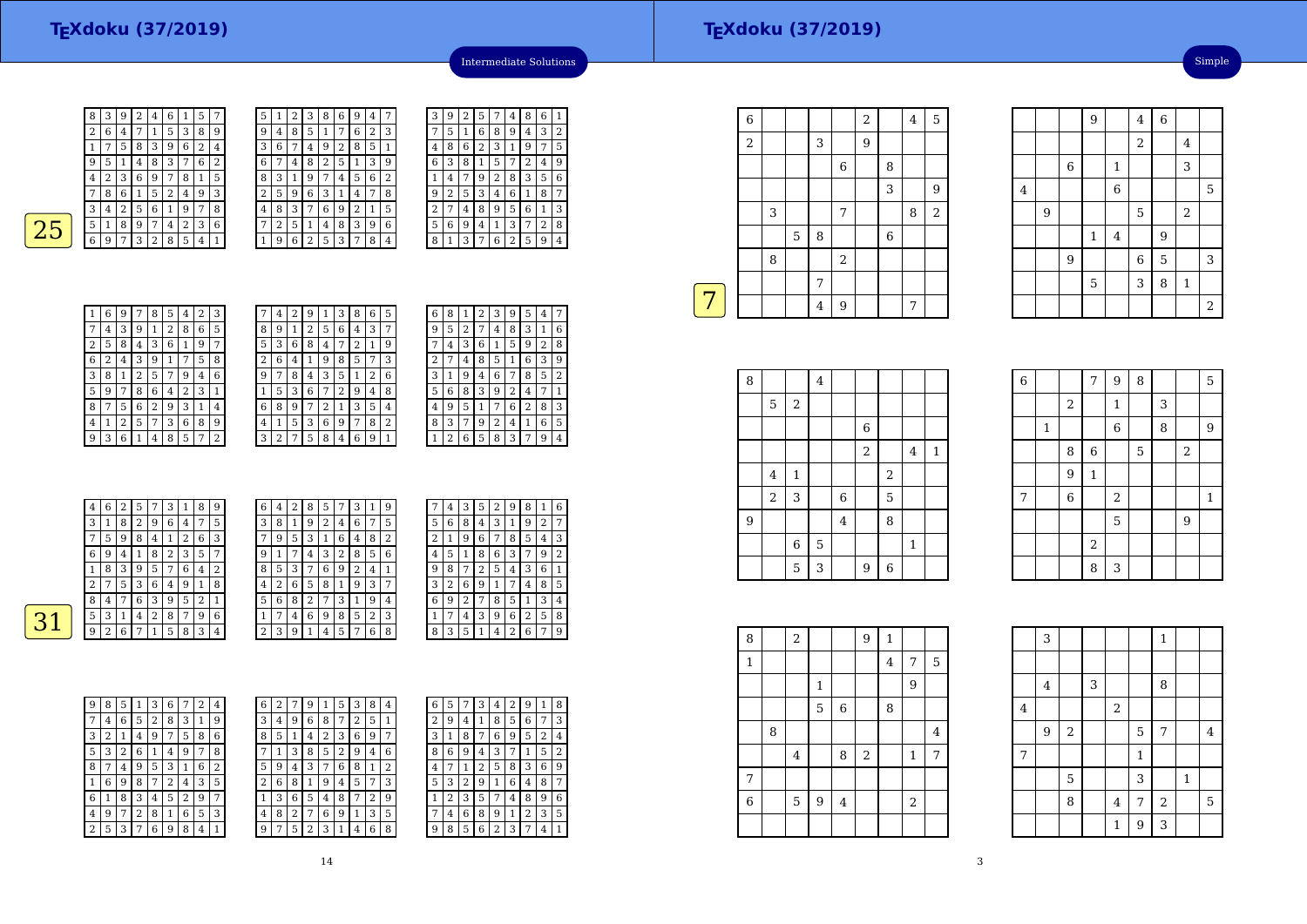#### Easy Solutions

|   | 1 |                |                  | 5          |             |   | 7              |   | 4              |
|---|---|----------------|------------------|------------|-------------|---|----------------|---|----------------|
|   |   |                |                  |            |             |   |                |   |                |
|   |   | $\overline{2}$ | 5                |            |             |   |                |   |                |
|   | 4 | 1              | 7                |            |             |   | $\,$ 6 $\,$    |   | $\overline{2}$ |
|   |   |                | $\boldsymbol{6}$ | $\sqrt{2}$ |             |   |                |   |                |
|   |   | $\mathbf 5$    | 9                |            |             |   |                | 3 |                |
|   |   |                | $\overline{4}$   |            | 3           | 9 | $\overline{2}$ |   | 7              |
|   | 9 |                |                  | 7          | $\sqrt{2}$  |   | 5              |   | $\,$ 6 $\,$    |
| 3 |   |                |                  |            | $\,$ 6 $\,$ |   | 3              | 4 |                |

| $\mathbf{1}$   |              | 3 |   |              |              |            |                |
|----------------|--------------|---|---|--------------|--------------|------------|----------------|
|                | 5            | 9 |   | 3            |              |            |                |
| $\overline{a}$ | 8            |   |   |              |              |            |                |
|                | $\,2$        |   |   | $\mathbf{1}$ |              | 9          | 5              |
| 7              | $\mathbf{1}$ |   | 9 |              |              | $\sqrt{2}$ | 3              |
| 3              |              | 5 |   |              |              |            | $\overline{4}$ |
|                |              |   | 3 | $\mathbf 5$  |              |            | 8              |
|                |              |   |   |              | $\mathbf{1}$ | 3          |                |
| 4              |              |   |   | 7            | $\sqrt{2}$   |            | 1              |

Easy

| <b>Contract Contract Contract Contract Contract Contract Contract Contract Contract Contract Contract Contract Co</b> |  |
|-----------------------------------------------------------------------------------------------------------------------|--|
|                                                                                                                       |  |

| 8              | $\sqrt{2}$  |   |              |   | 3              |   | $\overline{4}$   |                |
|----------------|-------------|---|--------------|---|----------------|---|------------------|----------------|
| $\overline{6}$ |             |   | $\,2$        |   |                |   |                  |                |
|                |             |   |              |   |                | 8 |                  | 9              |
| 3              | $\mathbf 1$ |   |              |   |                |   | $\boldsymbol{6}$ | $\sqrt{ }$     |
|                |             |   |              |   |                |   |                  |                |
|                | 6           | 9 | $\mathbf{1}$ |   |                |   |                  | $\sqrt{2}$     |
| $\,2$          |             |   |              | 3 | $\overline{4}$ |   | 7                | 6              |
|                |             | 6 |              |   |                |   | $\mathbf{1}$     | $\overline{4}$ |
|                |             |   |              | 9 |                |   | 3                |                |

| $\mathbf{1}$   |   |            |                |              |            |   | 3            |
|----------------|---|------------|----------------|--------------|------------|---|--------------|
| 5              | 6 |            |                | $\mathbf{1}$ |            |   |              |
|                |   | 9          |                |              | $\sqrt{2}$ |   |              |
|                |   | $\bf 4$    | $\overline{2}$ |              |            | 9 |              |
|                | 5 |            | 9              |              | 8          |   | $\mathbf{1}$ |
|                |   |            | 6              |              |            | 3 |              |
|                |   | $\sqrt{2}$ |                |              |            | 8 |              |
| $\overline{6}$ | 9 | 3          | 8              | 5            |            |   |              |
| 4              |   |            |                |              |            |   |              |

| $\overline{7}$ | $\mathbf 1$ | $\overline{a}$ |              | $\overline{4}$ | 9 |                         |   |                |
|----------------|-------------|----------------|--------------|----------------|---|-------------------------|---|----------------|
|                |             | $\overline{4}$ | $\,$ 6 $\,$  |                | 7 | $\overline{\mathbf{c}}$ |   |                |
|                |             | 5              |              |                |   |                         |   |                |
|                |             |                | 5            | 9              |   |                         |   |                |
|                |             |                |              |                |   |                         |   | $\,$ 6 $\,$    |
|                |             | 3              |              |                |   |                         | 5 |                |
| $\,2$          |             |                | $\mathbf{1}$ |                |   |                         |   | $\overline{9}$ |
| 3              |             |                | 7            |                |   |                         |   |                |
| $\overline{4}$ |             | 7              |              | 6              | 3 |                         |   | 1              |

| 4 | 9 |                |             |                         | 2            |       | $\mathbf{1}$ |                |
|---|---|----------------|-------------|-------------------------|--------------|-------|--------------|----------------|
|   |   |                |             | 1                       | 9            |       | 8            | 3              |
|   |   |                |             | 8                       |              |       |              |                |
| 7 |   |                | $\mathbf 5$ |                         |              | $\,2$ |              |                |
|   |   |                |             |                         |              |       |              | $\overline{4}$ |
|   |   |                |             | $\overline{\mathbf{4}}$ | $\mathbf{1}$ |       | 7            | 5              |
| 3 |   |                |             | $\,2$                   |              |       | 9            |                |
|   |   |                | 9           |                         |              | 7     | $\sqrt{2}$   | $\mathbf{1}$   |
|   |   | $\overline{4}$ |             |                         |              |       |              |                |

| 1 | 9 | 3 | 5 | 8 | 6 | 7 | $\overline{2}$ | 4 |  |
|---|---|---|---|---|---|---|----------------|---|--|
| 6 | 4 | 8 | 9 | 7 | 2 |   | 5              | 3 |  |
|   | 2 | 5 | 4 | 1 | З | 9 | 6              | 8 |  |
| 4 |   | 7 | 3 | 5 | 8 | 6 | 9              | 2 |  |
| 3 | 8 | 6 | 2 | 9 | 1 | 4 | 7              | 5 |  |
| 2 | 5 | 9 | 6 | 4 | 7 | 8 | 3              | 1 |  |
| 5 | 6 | 4 | 8 | 3 | 9 | 2 | 1              |   |  |
| 9 | 3 | 1 | 7 | 2 | 4 | 5 | 8              | 6 |  |
| 8 | 7 | 2 |   | 6 | 5 | 3 | 4              | g |  |
|   |   |   |   |   |   |   |                |   |  |

| 1 | 4 | 3 | $\overline{2}$ | 6 | 8 | 5              | 7 | 9              |  |
|---|---|---|----------------|---|---|----------------|---|----------------|--|
| 6 | 5 | 9 | 1              | 3 | 7 | 8              | 4 | $\overline{2}$ |  |
| 2 | 8 | 7 | 5              | 4 | 9 | 3              | 1 | 6              |  |
| 8 | 2 | 6 | 4              | 1 | 3 | 7              | 9 | 5              |  |
| 7 | 1 | 4 | 9              | 8 | 5 | 6              | 2 | 3              |  |
| 3 | 9 | 5 | 7              | 2 | 6 | 1              | 8 | 4              |  |
| 9 | 7 | 1 | 3              | 5 | 4 | 2              | 6 | 8              |  |
| 5 | 6 | 2 | 8              | 9 | 1 | $\overline{4}$ | 3 | 7              |  |
| 4 | 3 | 8 | 6              | 7 | 2 | 9              | 5 | 1              |  |

| 8 | 2 | 5 | 9 |   | 3 | 6              | 4 | 1              |
|---|---|---|---|---|---|----------------|---|----------------|
| 6 | 9 | 4 | 2 | 1 | 8 |                | 5 | 3              |
| 1 |   | 3 | 4 | 6 | 5 | 8              | 2 | 9              |
| 3 |   | 2 | 8 | 5 | 9 | 4              | 6 | 7              |
| 7 | 4 | 8 | 3 | 2 | 6 | 1              | 9 | 5              |
| 5 | 6 | 9 | 1 | 4 | 7 | 3              | 8 | $\overline{2}$ |
| 2 | 8 | 1 | 5 | 3 | 4 | 9              | 7 | 6              |
| 9 | 3 | 6 | 7 | 8 | 2 | 5              | 1 | 4              |
| 4 | 5 |   | 6 | 9 | 1 | $\overline{2}$ | 3 | 8              |

| 1              | 2 | 8 |   | 9 | 4 | 6 | 5 | 3 |
|----------------|---|---|---|---|---|---|---|---|
| 5              | 6 | 7 | 3 | 2 | 1 | 9 | 4 | 8 |
| 3              | 4 | 9 | 5 | 8 | 6 | 2 | 1 | 7 |
| 8              | 3 | 4 | 2 | 1 | 7 | 5 | 9 | 6 |
| $\overline{2}$ | 5 | 6 | 9 | 4 | 3 | 8 | 7 | 1 |
| 9              | 7 | 1 | 6 | 5 | 8 | 4 | 3 | 2 |
|                | 1 | 2 | 4 | 6 | 9 | 3 | 8 | 5 |
| 6              | 9 | 3 | 8 | 7 | 5 | 1 | 2 | 4 |
| 4              | 8 | 5 | 1 | 3 | 2 |   | 6 | 9 |

|   | 1 | 2 | 8 | 4 | 9              | 6 | 3              | 5            |
|---|---|---|---|---|----------------|---|----------------|--------------|
| 9 | 3 | 4 | 6 | 5 | 7              | 2 | $\mathbf{1}$   | 8            |
| 8 | 6 | 5 | 2 | 3 | 1              | 4 | 9              | 7            |
|   | 2 | 8 | 5 | 9 | 6              |   | 4              | 3            |
| 5 | 4 | 9 | 3 | 7 | $\overline{c}$ | 1 | 8              | 6            |
| 6 |   | 3 | 4 | 1 | 8              | 9 | 5              | 2            |
| 2 | 5 | 6 | 1 | 8 | 4              | 3 | 7              | g            |
| 3 | 9 | 1 | 7 | 2 | 5              | 8 | 6              | 4            |
| 4 | 8 | 7 | 9 | 6 | 3              | 5 | $\overline{2}$ | $\mathbf{1}$ |
|   |   |   |   |   |                |   |                |              |

| 4 | 9 | 8 | 3 | 5 | 2 | 6 | 1              |   |
|---|---|---|---|---|---|---|----------------|---|
| 2 |   | 6 | 4 | 1 | 9 | 5 | 8              | 3 |
| 1 | 5 | З | 6 | 8 | 7 | 9 | 4              | 2 |
| 7 | 4 | 1 | 5 | 6 | 8 | 2 | 3              | 9 |
| 5 | 8 | 2 | 7 | 9 | З | 1 | 6              | 4 |
| 6 | 3 | 9 | 2 | 4 | 1 | 8 | 7              | 5 |
| 3 | 1 |   | 8 | 2 | 5 | 4 | 9              | 6 |
| 8 | 6 | 5 | 9 | 3 | 4 | 7 | $\overline{2}$ | 1 |
| q | 2 | 4 |   |   | 6 | 3 | 5              | 8 |

| 1 | 9 | 3 | 5 | 8 | 6 |   | $\overline{2}$ | 4 |  |
|---|---|---|---|---|---|---|----------------|---|--|
| 6 | 4 | 8 | g | 7 | 2 | 1 | 5              | 3 |  |
|   | 2 | 5 | 4 | 1 | 3 | 9 | 6              | 8 |  |
| 4 |   |   | 3 | 5 | 8 | 6 | g              | 2 |  |
| 3 | 8 | 6 | 2 | 9 | 1 | 4 | 7              | 5 |  |
| 2 | 5 | 9 | 6 | 4 | 7 | 8 | З              |   |  |
| 5 | 6 | 4 | 8 | 3 | 9 | 2 |                |   |  |
| 9 | 3 | 1 |   | 2 | 4 | 5 | 8              | 6 |  |
| 8 |   | 2 |   | 6 | 5 | 3 | 4              | 9 |  |
|   |   |   |   |   |   |   |                |   |  |

| $\mathbf{1}$ | 4 | 3 | $\overline{2}$ | 6 | 8 | 5              | 7              | 9 |  |
|--------------|---|---|----------------|---|---|----------------|----------------|---|--|
| 6            | 5 | 9 | 1              | 3 | 7 | 8              | 4              | 2 |  |
| 2            | 8 | 7 | 5              | 4 | 9 | 3              | 1              | 6 |  |
| 8            | 2 | 6 | 4              | 1 | 3 | 7              | 9              | 5 |  |
| 7            | 1 | 4 | 9              | 8 | 5 | 6              | $\overline{2}$ | 3 |  |
| 3            | 9 | 5 | 7              | 2 | 6 | 1              | 8              | 4 |  |
| 9            | 7 | 1 | 3              | 5 | 4 | $\overline{2}$ | 6              | 8 |  |
| 5            | 6 | 2 | 8              | 9 | 1 | 4              | 3              | 7 |  |
| 4            | 3 | 8 | 6              | 7 | 2 | 9              | 5              | 1 |  |

| 8              | 2 | 5              | 9              |   | 3            | 6              | 4              | 1              |
|----------------|---|----------------|----------------|---|--------------|----------------|----------------|----------------|
| 6              | 9 | 4              | $\overline{2}$ | 1 | 8            | 7              | 5              | 3              |
| 1              | 7 | 3              | 4              | 6 | 5            | 8              | $\overline{2}$ | 9              |
| 3              | 1 | $\overline{2}$ | 8              | 5 | 9            | 4              | 6              | 7              |
| 7              | 4 | 8              | 3              | 2 | 6            | 1              | 9              | 5              |
| 5              | 6 | 9              | 1              | 4 | 7            | 3              | 8              | $\overline{c}$ |
| $\overline{2}$ | 8 | 1              | 5              | 3 | 4            | 9              | 7              | 6              |
| 9              | 3 | 6              | 7              | 8 | 2            | 5              | 1              | 4              |
| 4              | 5 | 7              | 6              | 9 | $\mathbf{1}$ | $\overline{2}$ | 3              | 8              |

| 1 | 2 | 8 |   | 9 | 4              | 6 | 5 | 3              |  |
|---|---|---|---|---|----------------|---|---|----------------|--|
| 5 | 6 | 7 | 3 | 2 | 1              | 9 | 4 | 8              |  |
| 3 | 4 | 9 | 5 | 8 | 6              | 2 | 1 | 7              |  |
| 8 | 3 | 4 | 2 | 1 | 7              | 5 | 9 | 6              |  |
| 2 | 5 | 6 | 9 | 4 | 3              | 8 | 7 | 1              |  |
| 9 |   | 1 | 6 | 5 | 8              | 4 | 3 | $\overline{c}$ |  |
|   | 1 | 2 | 4 | 6 | 9              | 3 | 8 | 5              |  |
| 6 | 9 | 3 | 8 | 7 | 5              | 1 | 2 | 4              |  |
| 4 | 8 | 5 | 1 | 3 | $\overline{2}$ |   | 6 | 9              |  |

|   | 1 | 2 | 8 | 4              | 9 | 6              | 3              | 5              |
|---|---|---|---|----------------|---|----------------|----------------|----------------|
| 9 | 3 | 4 | 6 | 5              | 7 | $\overline{2}$ | 1              | 8              |
| 8 | 6 | 5 | 2 | 3              | 1 | 4              | 9              | 7              |
| 1 | 2 | 8 | 5 | 9              | 6 | 7              | 4              | 3              |
| 5 | 4 | 9 | 3 | 7              | 2 | 1              | 8              | 6              |
| 6 | 7 | 3 | 4 | 1              | 8 | 9              | 5              | $\overline{2}$ |
| 2 | 5 | 6 | 1 | 8              | 4 | 3              | 7              | 9              |
| 3 | 9 | 1 | 7 | $\overline{2}$ | 5 | 8              | 6              | 4              |
| 4 | 8 | 7 | 9 | 6              | 3 | 5              | $\overline{2}$ | $\mathbf{1}$   |

| 4 | 9              | 8 | 3              | 5 | 2 | 6              | 1              | 7 |
|---|----------------|---|----------------|---|---|----------------|----------------|---|
| 2 | 7              | 6 | 4              | 1 | 9 | 5              | 8              | 3 |
| 1 | 5              | 3 | 6              | 8 | 7 | 9              | 4              | 2 |
| 7 | 4              | 1 | 5              | 6 | 8 | $\overline{a}$ | 3              | 9 |
| 5 | 8              | 2 | 7              | 9 | 3 | 1              | 6              | 4 |
| 6 | 3              | 9 | $\overline{c}$ | 4 | 1 | 8              | 7              | 5 |
| 3 | 1              | 7 | 8              | 2 | 5 | 4              | 9              | 6 |
| 8 | 6              | 5 | 9              | 3 | 4 | 7              | $\overline{2}$ | 1 |
| g | $\overline{c}$ | 4 | 1              | 7 | 6 | 3              | 5              | 8 |
|   |                |   |                |   |   |                |                |   |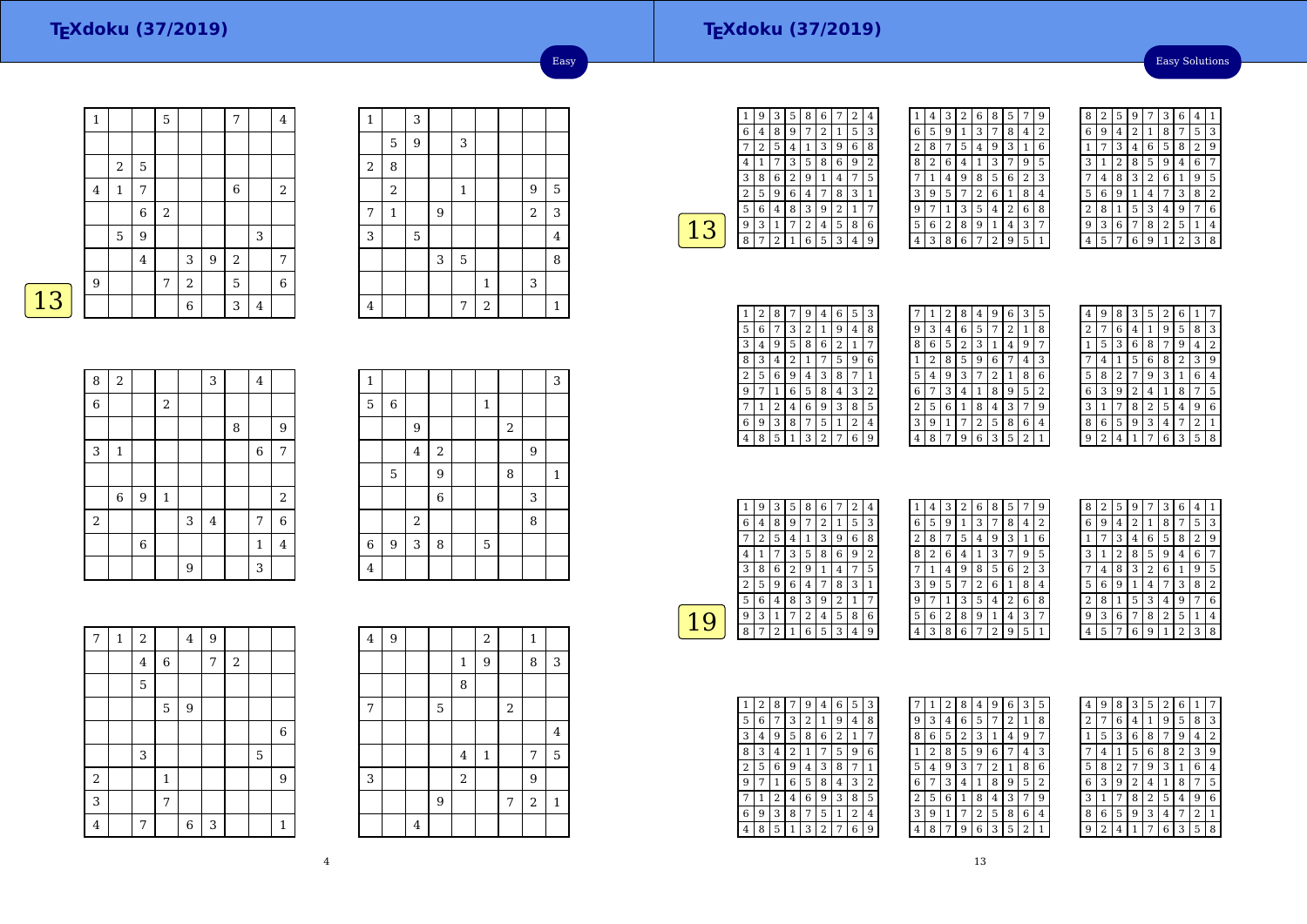Easy

 $\boldsymbol{8}$ 



| 6 | 3 | 8 | 1 | 5 | 4 |   | 9              | 2 |
|---|---|---|---|---|---|---|----------------|---|
| 7 | 4 | 1 | 9 | 8 | 2 | 5 | 3              | 6 |
| 5 | 9 | 2 | 3 | 6 | 7 | 8 | 1              | 4 |
| 4 | 5 | 6 | 8 | 3 | 9 | 2 | 7              | 1 |
| 8 | 1 | 7 | 2 | 4 | 5 | 9 | 6              | 3 |
| 3 | 2 | 9 | 6 | 7 | 1 | 4 | 8              | 5 |
| 9 |   | 3 | 4 | 2 | 6 | 1 | 5              | 8 |
| 1 | 8 | 4 | 5 | 9 | 3 | 6 | $\overline{2}$ | 7 |
| 2 | 6 | 5 | 7 |   | 8 | 3 | 4              | 9 |

| ì | 8 | 5 | 7 | 2 | 4 | 6 | 1 | 9 | З |
|---|---|---|---|---|---|---|---|---|---|
| ì | 6 | 9 | 4 | 1 | 8 | 3 | 5 | 7 | 2 |
| Ŀ | 2 | 1 | 3 | 9 | 7 | 5 | 4 | 6 | 8 |
|   | 1 | 3 | 6 | 5 | 9 | 8 | 2 | 4 | 7 |
| ξ | 9 | 7 | 5 | 3 | 2 | 4 | 6 | 8 | 1 |
| ; | 4 | 8 | 2 | 6 | 1 | 7 | 3 | 5 | 9 |
| ξ |   | 6 | 1 | 4 | 3 | 9 | 8 | 2 | 5 |
| 7 | 5 | 2 | 8 | 7 | 6 | 1 | 9 | 3 | 4 |
|   | 3 | 4 | 9 | 8 | 5 | 2 |   | 1 | 6 |
|   |   |   |   |   |   |   |   |   |   |

Simple Solutions

|   | 6              | 5              | 4              | 2 | 1 | 8 | g | 3 |
|---|----------------|----------------|----------------|---|---|---|---|---|
| 2 | 1              | 9              | 8              | 6 | 3 | 7 | 5 | 4 |
| 4 | 8              | 3              | 5              | 9 | 7 | 2 | 6 | 1 |
| 1 | $\overline{2}$ | 6              | 7              | 3 | 4 | 9 | 8 | 5 |
| 8 | 9              | 7              | $\overline{c}$ | 1 | 5 | 4 | 3 | 6 |
| 5 | 3              | 4              | 9              | 8 | 6 | 1 | 7 | 2 |
| 9 | 5              | 1              | 3              | 7 | 2 | 6 | 4 | 8 |
| 6 | 4              | 8              | 1              | 5 | 9 | 3 | 2 | 7 |
| 3 | 7              | $\overline{2}$ | 6              | 4 | 8 | 5 | 1 | 9 |

|   | З | 4 | 1 | 8 | 2 | 9 | 6 | 5              |
|---|---|---|---|---|---|---|---|----------------|
| 6 | 9 | 1 | 3 | 5 | 4 | 2 | 8 | 7              |
| 2 | 5 | 8 | 6 | 9 | 7 | 4 | 3 | 1              |
| 1 | 2 |   | 4 | 3 | 9 | 8 | 5 | 6              |
| 4 | 6 | 5 | 2 | 7 | 8 | 1 | 9 | 3              |
| 9 | 8 | 3 | 5 | 6 | 1 |   | 4 | $\overline{2}$ |
| 8 |   | 6 | 9 | 2 | 3 | 5 | 1 | 4              |
| 3 | 1 | 2 | 8 | 4 | 5 | 6 | 7 | 9              |
| 5 | 4 | 9 |   | 1 | 6 | 3 | 2 | 8              |

|   |   | 2 | 1 | 4 |                |   |   | 3            |
|---|---|---|---|---|----------------|---|---|--------------|
| 4 | 6 | 5 |   | 3 | 9              | 1 | 8 | 2            |
| 3 | 1 | 9 | 8 | 5 | $\overline{c}$ | 7 | 6 | 4            |
| 8 |   | 6 | 5 | 9 | 3              | 4 | 2 | $\mathbf{1}$ |
| 1 | 9 | 4 | 2 | 7 | 8              | 6 | 3 | 5            |
| 2 | 5 | 3 | 4 | 6 | 1              | 8 | 7 | 9            |
| 9 | 3 | 7 | 6 | 1 | 4              | 2 | 5 | 8            |
| 5 | 4 | 8 | 9 | 2 | 7              | 3 | 1 | 6            |
| 6 | 2 | 1 | 3 | 8 | 5              | 9 | 4 | 7            |
|   |   | 8 |   |   |                |   |   | 9<br>6<br>5  |

| 6              | 7 | 3              |                | 8              | 2 | 9              | 4 | 5              | 8 | 7      | 2 | 9 | 3              | 4 | 6 | 5 | $\mathbf{1}$   |  |
|----------------|---|----------------|----------------|----------------|---|----------------|---|----------------|---|--------|---|---|----------------|---|---|---|----------------|--|
| $\overline{2}$ | 5 | 8              | 3              | 4              | 9 | 7              | 6 | 1              | 9 | 3      |   | 6 | 5              | 2 | 7 | 4 | 8              |  |
| 4              | 9 | ┸              | 5              | 6              | 7 | 8              | 2 | 3              | 5 | 4      | 6 | 8 |                | ⇁ | 2 | 3 | 9              |  |
| 8              | 4 | 7              | ר              | 1              | 6 | 3              | 5 | 9              | 4 |        | ⇁ | ി | 6              | 9 | 3 | 8 | 5              |  |
| 1              | 3 | 6              | 9              | 7              | 5 | 4              | 8 | $\overline{2}$ | 6 | 9      | 8 | 3 | 7              | 5 | 1 | 2 | 4              |  |
| 9              | 2 | 5              | 8              | 3              | 4 | 6              |   | 7              | 2 | 5      | 3 |   | 4              | 8 | 9 | 6 | 7              |  |
| 7              | 8 | 9              | 6              | $\overline{2}$ |   | 5              | 3 | 4              | 1 | 8      | 9 | 4 | $\overline{2}$ | 6 | 5 | 7 | 3              |  |
| 3              |   | 4              | 7              | 5              | 8 | $\overline{2}$ | 9 | 6              | 7 | ∍<br>∠ | 4 | 5 | 9              | 3 | 8 | 1 | 6              |  |
| 5              | 6 | $\overline{2}$ | $\overline{4}$ | 9              | 3 |                | 7 | 8              | 3 | 6      | 5 | 7 | 8              |   | 4 | 9 | $\overline{2}$ |  |
|                |   |                |                |                |   |                |   |                |   |        |   |   |                |   |   |   |                |  |

| 8              | 6 | 9 | 4 | 1 | 5              |   | 3 | $\overline{2}$ |
|----------------|---|---|---|---|----------------|---|---|----------------|
| 1              | 5 | 2 | 8 | 7 | 3              | 4 | 9 | 6              |
| 3              | 7 | 4 | 2 | 9 | 6              | 1 | 5 | 8              |
| 6              | 9 | 8 | 7 | 5 | $\overline{2}$ | 3 | 4 | 1              |
| 5              | 4 | 1 | 9 | 3 | 8              | 2 | 6 | 7              |
|                | 2 | 3 | 1 | 6 | 4              | 5 | 8 | 9              |
| 9              | 3 | 7 | 6 | 4 | 1              | 8 | 2 | 5              |
| 4              | 8 | 6 | 5 | 2 | 7              | 9 | 1 | 3              |
| $\overline{2}$ | 1 | 5 | 3 | 8 | 9              | 6 | 7 | 4              |

| 6 | 4 | 3 | 7 | 9 | 8 | $\overline{2}$ | 1 | 5 | 8 | 5 | $\overline{2}$ |
|---|---|---|---|---|---|----------------|---|---|---|---|----------------|
| 8 | 9 | 2 | 5 | 1 | 4 | 3              | 7 | 6 | 1 | 9 | 6              |
| 5 |   | 7 | 3 | 6 | 2 | 8              | 4 | 9 | 3 | 4 | 7              |
| 1 | 3 | 8 | 6 | 4 | 5 | 9              | 2 | 7 | 9 | 7 | 1              |
| 4 | 2 | 9 | 1 | 8 | 7 | 6              | 5 | 3 | 2 | 8 | 3              |
| 7 | 5 | 6 | 9 | 2 | 3 | 4              | 8 | 1 | 5 | 6 | 4              |
| 3 | 8 | 1 | 4 | 5 | 6 | 7              | 9 | 2 | 7 | 2 | 8              |
| 9 | 6 | 4 | 2 | 7 | 1 | 5              | 3 | 8 | 6 | 3 | 5              |
| 2 | 7 | 5 | 8 | 3 | 9 | 1              | 6 | 4 | 4 | 1 | 9              |

| 8            | 5 | 2 | 4 |   | g |   | 6 | 3 | 5             | 3 |   | 9 | 6 | 8 | 1              | 4 | 2 |
|--------------|---|---|---|---|---|---|---|---|---------------|---|---|---|---|---|----------------|---|---|
| $\mathbf{1}$ | 9 | 6 | 8 | 2 | 3 | 4 | 7 | 5 | 8             | 2 | 9 | 1 | 5 | 4 | 6              | 3 | 7 |
| 3            | 4 | 7 | 1 | 5 | 6 | 2 | 9 | 8 | 6             | 4 | 1 | 3 | 7 | 2 | 8              | 5 | 9 |
| 9            | 7 | 1 | 5 | 6 | 4 | 8 | 3 | 2 | 4             | 5 | 3 |   | 2 | 6 | 9              | 8 | 1 |
| 2            | 8 | 3 | 7 | 9 | 1 | 6 | 5 | 4 |               | 9 | 2 | 8 | 3 | 5 | 7              | 6 | 4 |
| 5            | 6 | 4 | 3 | 8 | 2 | 9 | 1 | 7 | 7             | 8 | 6 | 4 | 9 | 1 | 5              | 2 | 3 |
| 7            | 2 | 8 | 6 |   | 5 | 3 | 4 | 9 | 9             | ⇁ | 5 | 2 | 8 | 3 | 4              | 1 | 6 |
| 6            | 3 | 5 | 9 | 4 | 8 | 7 | 2 | 1 | 3             |   | 8 | 6 | 4 | 7 | $\overline{2}$ | 9 | 5 |
| 4            | 1 | 9 | 2 | 3 | 7 | 5 | 8 | 6 | $\mathcal{D}$ | 6 | 4 | 5 | 1 | 9 | 3              | 7 | 8 |

|            | 1 |             |                | 5              |                |   | 7              |                | 4              |
|------------|---|-------------|----------------|----------------|----------------|---|----------------|----------------|----------------|
|            |   |             |                |                |                |   |                |                |                |
|            |   | 2           | 5              |                |                |   |                |                |                |
|            | 4 | 1           | 7              |                |                |   | 6              |                | $\overline{2}$ |
|            |   |             | 6              | $\overline{2}$ |                |   |                |                |                |
|            |   | $\mathbf 5$ | 9              |                |                |   |                | 3              |                |
|            |   |             | $\overline{4}$ |                | 3              | 9 | $\overline{2}$ |                | 7              |
|            | 9 |             |                | 7              | $\overline{2}$ |   | 5              |                | 6              |
| $\vert$ 19 |   |             |                |                | 6              |   | 3              | $\overline{4}$ |                |

| 8              | $\sqrt{2}$   |                  |                  |   | 3       |   | 4           |                |
|----------------|--------------|------------------|------------------|---|---------|---|-------------|----------------|
| $\overline{6}$ |              |                  | $\boldsymbol{2}$ |   |         |   |             |                |
|                |              |                  |                  |   |         | 8 |             | 9              |
| 3              | $\mathbf{1}$ |                  |                  |   |         |   | $\,$ 6 $\,$ | 7              |
|                |              |                  |                  |   |         |   |             |                |
|                | $\,$ 6 $\,$  | $\boldsymbol{9}$ | $\mathbf{1}$     |   |         |   |             | $\sqrt{2}$     |
| $\sqrt{2}$     |              |                  |                  | 3 | $\bf 4$ |   | 7           | $\overline{6}$ |
|                |              | $\,6$            |                  |   |         |   | 1           | $\overline{4}$ |
|                |              |                  |                  | 9 |         |   | 3           |                |

|                         |   |                |                |   | $\mathbf{1}$   |                | 3                |             |
|-------------------------|---|----------------|----------------|---|----------------|----------------|------------------|-------------|
| $\overline{\mathbf{4}}$ |   |                |                | 7 | $\overline{c}$ |                |                  | $\mathbf 1$ |
|                         |   |                |                |   |                |                |                  |             |
|                         |   |                |                |   |                |                |                  |             |
| $\mathbf{1}$            |   |                |                |   |                |                |                  | 3           |
| 5                       | 6 |                |                |   | $\mathbf{1}$   |                |                  |             |
|                         |   | 9              |                |   |                | $\overline{a}$ |                  |             |
|                         |   | $\overline{4}$ | $\overline{a}$ |   |                |                | $\boldsymbol{9}$ |             |
|                         | 5 |                | $\overline{9}$ |   |                | 8              |                  | $\mathbf 1$ |
|                         |   |                | 6              |   |                |                | 3                |             |
|                         |   | $\,2$          |                |   |                |                | 8                |             |
| 6                       | 9 | 3              | 8              |   | 5              |                |                  |             |
| $\overline{4}$          |   |                |                |   |                |                |                  |             |

1

7

3

<sup>3</sup>

 $\begin{array}{c|c|c|c|c} 5 & 9 & 3 \\ \hline 8 & & & \end{array}$ 

2 1 9 5

 $3 \mid 5 \mid$   $\mid$  8 1

<sup>1</sup> <sup>9</sup> <sup>2</sup> <sup>3</sup>

 $\begin{array}{|c|c|c|c|c|c|c|c|c|}\n\hline\n3 & 5 & 4\n\end{array}$ 

5

 $\frac{2}{1}$  8 2

| 7     | 1 | 2              |              | 4 | 9 |                |   |             |
|-------|---|----------------|--------------|---|---|----------------|---|-------------|
|       |   | $\overline{4}$ | $\,6$        |   | 7 | $\overline{2}$ |   |             |
|       |   | $\mathbf 5$    |              |   |   |                |   |             |
|       |   |                | 5            | 9 |   |                |   |             |
|       |   |                |              |   |   |                |   | $\,$ 6 $\,$ |
|       |   | 3              |              |   |   |                | 5 |             |
| $\,2$ |   |                | $\mathbf{1}$ |   |   |                |   | 9           |
| 3     |   |                | 7            |   |   |                |   |             |
| 4     |   | 7              |              | 6 | 3 |                |   | 1           |

| $\bf 4$ | $\overline{9}$ |   |                |              | $\overline{2}$ |            | $\mathbf{1}$     |         |
|---------|----------------|---|----------------|--------------|----------------|------------|------------------|---------|
|         |                |   |                | $\mathbf{1}$ | 9              |            | 8                | 3       |
|         |                |   |                | 8            |                |            |                  |         |
| 7       |                |   | $\overline{5}$ |              |                | $\sqrt{2}$ |                  |         |
|         |                |   |                |              |                |            |                  | $\bf 4$ |
|         |                |   |                | $\bf 4$      | $\mathbf 1$    |            | 7                | 5       |
| 3       |                |   |                | $\,2$        |                |            | 9                |         |
|         |                |   | 9              |              |                | 7          | $\boldsymbol{2}$ | $\,1\,$ |
|         |                | 4 |                |              |                |            |                  |         |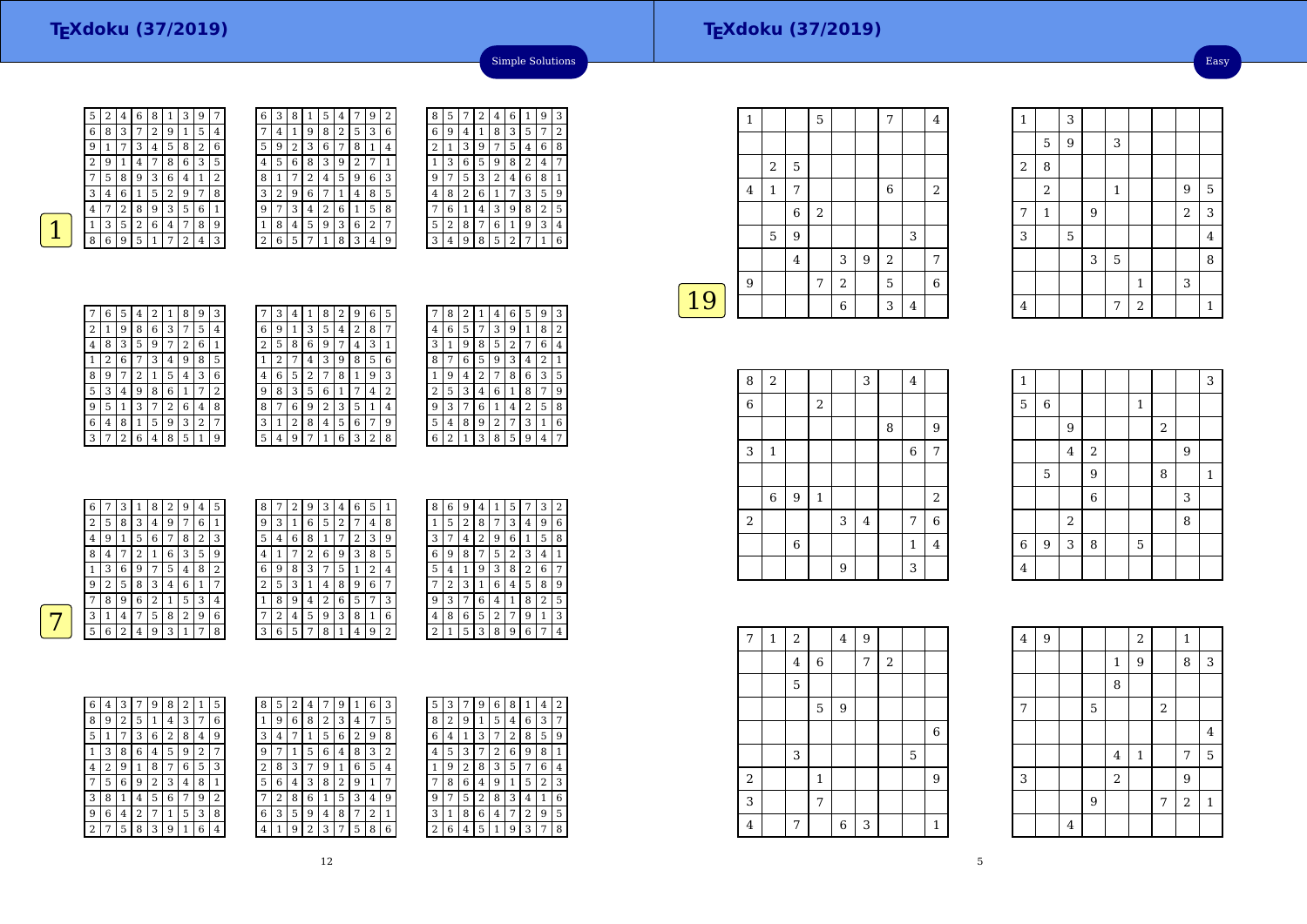| 8 |                |                |   |                | $\overline{6}$ | 5          |                |
|---|----------------|----------------|---|----------------|----------------|------------|----------------|
|   | 6              | $\overline{4}$ |   |                |                | 8          | $\overline{9}$ |
|   | 7              |                |   |                |                | $\sqrt{2}$ |                |
| 9 | 5              |                |   | 8              |                |            | $\sqrt{2}$     |
|   |                | 3              |   |                |                |            | 5              |
| 7 | 8              | $\,$ 6 $\,$    |   |                |                |            | 3              |
| 3 | $\overline{4}$ |                | 5 |                |                | 7          | 8              |
|   |                |                |   | $\overline{7}$ |                | 3          |                |
|   | 9              |                |   |                | 8              |            |                |

|       | $\mathbf{1}$ |                | 3              | 8        |       | 9              |                  |   |
|-------|--------------|----------------|----------------|----------|-------|----------------|------------------|---|
|       |              |                | 5              | $\,1\,$  |       |                | $\sqrt{2}$       |   |
|       |              |                | $\overline{4}$ |          | $\,2$ |                |                  |   |
|       |              | $\overline{4}$ | 8              |          |       | $\mathbf{1}$   | 3                |   |
|       |              | $\mathbf{1}$   |                | 7        |       |                |                  |   |
| $\,2$ |              |                |                |          |       |                |                  | 8 |
|       |              |                |                |          | 9     | $\overline{2}$ | $\mathbf{1}$     |   |
|       |              |                | $\mathbf 1$    | $\bf{4}$ |       | 3              | $\boldsymbol{9}$ |   |
|       |              |                |                | 5        |       | 7              |                  |   |

Intermediate

|--|

|                |   |             | 5       | $\overline{7}$ |   |                |   |                  |
|----------------|---|-------------|---------|----------------|---|----------------|---|------------------|
|                |   | $\mathbf 1$ |         |                | 9 | 4              |   | $\overline{2}$   |
| $\overline{4}$ |   |             |         |                |   | 9              | 7 |                  |
|                |   |             |         | 5              | 7 | $\overline{a}$ |   |                  |
|                |   |             |         | $\overline{a}$ |   | 3              |   | $\boldsymbol{6}$ |
|                |   | $\mathbf 5$ |         |                |   |                |   | 7                |
| $\overline{2}$ | 7 |             |         |                |   | $\overline{6}$ |   | 3                |
|                |   |             | $\bf 4$ |                | 3 |                |   |                  |
|                |   |             |         | 6              |   |                | 9 |                  |

|       | $\,$ 6 $\,$ |   |   |                |       |   | $\sqrt{2}$ |                |
|-------|-------------|---|---|----------------|-------|---|------------|----------------|
| 7     |             |   | 9 |                | $\,2$ | 8 |            |                |
| $\,2$ |             |   |   | 3              |       |   |            |                |
|       |             |   |   |                |       | 7 | 5          |                |
| 3     |             |   |   |                | 7     | 9 |            | $\,6$          |
| 5     |             |   | 8 |                |       |   |            |                |
|       | 7           | 5 |   |                |       | 3 |            | $\overline{4}$ |
|       |             |   |   |                |       |   |            |                |
|       | 3           | 6 |   | $\overline{4}$ | 8     | 5 |            |                |

|                | $\overline{4}$ |   |   |       |                |              |         |   |
|----------------|----------------|---|---|-------|----------------|--------------|---------|---|
| 8              |                |   |   |       | $\,6\,$        |              |         | 7 |
|                |                |   |   |       | 7              |              |         | 9 |
|                | $\,6$          |   |   | $9\,$ | 8              | 5            |         |   |
|                |                | 8 |   |       |                | $\mathbf{1}$ |         |   |
|                | $\overline{5}$ |   |   |       | $\,2$          |              | $\bf 4$ |   |
| $\overline{6}$ |                |   | 7 |       |                |              |         |   |
|                | $\mathbf{1}$   |   |   |       | 9              |              |         |   |
|                | $\,2$          |   | 5 | 8     | $\overline{4}$ |              | 9       |   |

|         |              |                |   | 3                |             |                |              |   |
|---------|--------------|----------------|---|------------------|-------------|----------------|--------------|---|
|         | 5            |                | 7 | $\overline{4}$   |             |                | $\mathbf{1}$ |   |
| 7       |              |                | 6 |                  | $\mathbf 5$ |                |              | 8 |
| $\,2$   |              |                |   |                  | $\mathbf 1$ | $\overline{6}$ |              |   |
| 3       | $\mathbf{1}$ |                |   |                  |             |                |              |   |
|         |              |                |   |                  |             | $\bf 4$        |              |   |
| $\bf 4$ |              |                |   | 7                |             | $\sqrt{2}$     |              |   |
| 8       | 3            |                |   | $\boldsymbol{2}$ |             |                |              |   |
|         |              | $\overline{6}$ | 5 |                  |             |                |              |   |

|    |   |              |            |   |   | $\sqrt{2}$   |   | 7 |   |
|----|---|--------------|------------|---|---|--------------|---|---|---|
|    |   |              |            |   |   |              |   |   |   |
|    |   |              |            | 3 | 7 |              | 4 | 9 |   |
|    |   |              | 4          | 8 | 6 | $\mathbf{1}$ | 9 |   |   |
|    |   |              | 8          |   | 4 |              | 3 |   | 7 |
|    | 9 |              | $\sqrt{2}$ |   |   |              |   |   |   |
|    |   | $\mathbf{1}$ | 6          |   | 9 |              | 7 | 3 |   |
|    |   |              |            |   |   |              |   |   | 6 |
| 55 | 4 |              |            |   | 3 |              | 8 |   |   |
|    |   |              |            |   |   |              |   |   |   |

| 8 |              | 9                |   |   |                  |                |   | 1 |
|---|--------------|------------------|---|---|------------------|----------------|---|---|
|   | $\mathbf{1}$ |                  |   |   | $\boldsymbol{6}$ | 7              | 9 |   |
|   |              |                  |   |   |                  | $\overline{6}$ |   |   |
|   |              |                  | 7 |   | 9                |                | 3 |   |
|   |              |                  |   |   |                  |                | 5 |   |
|   |              | $\boldsymbol{6}$ |   | 7 |                  | 8              |   |   |
| 5 | 7            |                  |   |   | $\overline{4}$   | 3              |   |   |
| 9 |              | 3                |   | 1 |                  | 5              | 7 |   |
|   |              |                  |   |   |                  |                |   |   |

<sup>5</sup>

 $6$ 

| $\,2$          | 3            |                |   |            | $\bf 4$ |                | 8                |   |  |
|----------------|--------------|----------------|---|------------|---------|----------------|------------------|---|--|
|                | $\bf 4$      |                |   | $\,6$      |         |                |                  |   |  |
|                |              |                |   |            |         |                | $\,2$            |   |  |
| $\mathbf{1}$   |              |                | 8 | 7          |         | 5              |                  |   |  |
|                |              | $\overline{5}$ |   |            |         |                |                  | 3 |  |
| 8              | 7            |                |   |            | $\,6$   |                |                  |   |  |
| $\overline{6}$ | 8            |                |   | $\sqrt{2}$ |         |                | 3                |   |  |
|                | $\mathbf{1}$ |                |   |            |         | 7              | $\boldsymbol{6}$ |   |  |
|                |              | 7              |   | 1          |         | $\overline{2}$ | 4                |   |  |

|                  |   |                |                |              | 5 |                | $\boldsymbol{2}$ |   |
|------------------|---|----------------|----------------|--------------|---|----------------|------------------|---|
| $\boldsymbol{2}$ |   |                |                |              |   |                |                  | 9 |
|                  | 8 | $\,1\,$        | $\,6$          |              |   | $\mathbf 5$    |                  |   |
|                  |   |                |                |              |   |                | $\mathbf{1}$     | 6 |
|                  |   | 5              |                |              |   | 8              |                  |   |
| $\,6\,$          |   |                |                |              |   | $\overline{a}$ | $\overline{9}$   |   |
|                  |   | $\overline{6}$ | $\overline{9}$ | 7            |   | $\mathbf{1}$   |                  |   |
|                  |   |                |                | $\mathbf{1}$ |   |                |                  | 7 |
| 7                |   |                |                | $\sqrt{2}$   |   | 9              | $\overline{4}$   |   |

 $\frac{4}{\sqrt{2}}$  | | | | | |  $\frac{7}{\sqrt{2}}$ 

 $\begin{array}{|c|c|c|c|c|}\n\hline\n2 & 5 \\
\hline\n\end{array}$ 

 $\begin{array}{|c|c|c|c|c|c|c|c|}\n\hline\n\text{7} & & 1 & 8 \\
\hline\n\end{array}$  $\frac{1}{4}$   $\frac{4}{2}$ 

<sup>5</sup> <sup>4</sup> <sup>6</sup>

2 4 1

 $\begin{array}{|c|c|c|c|c|c|}\n\hline\n1 & 6 & 7 \\
\hline\n\end{array}$ 3 <sup>2</sup>

 $\begin{array}{|c|c|c|c|c|}\n\hline\n\text{4} & \text{3} & \text{8}\n\end{array}$ 

4

2

1

4

7

2

| 9 |             |             |                | $\sqrt{2}$              |             |                |              |  |
|---|-------------|-------------|----------------|-------------------------|-------------|----------------|--------------|--|
|   | $\mathbf 5$ | 7           | 3              |                         |             |                | $\mathbf{1}$ |  |
|   |             |             |                |                         |             | 3              | $\bf 4$      |  |
|   |             |             | 7              | $\overline{\mathbf{4}}$ |             |                |              |  |
|   |             | $\mathbf 1$ | $\overline{2}$ |                         | $\mathbf 5$ |                | 8            |  |
|   |             |             |                |                         |             | 4              | 9            |  |
|   |             |             | 1              |                         | 4           | $\overline{2}$ | 5            |  |
| 1 |             |             |                |                         |             |                |              |  |
|   | 8           | 3           |                |                         |             | 9              | 7            |  |

11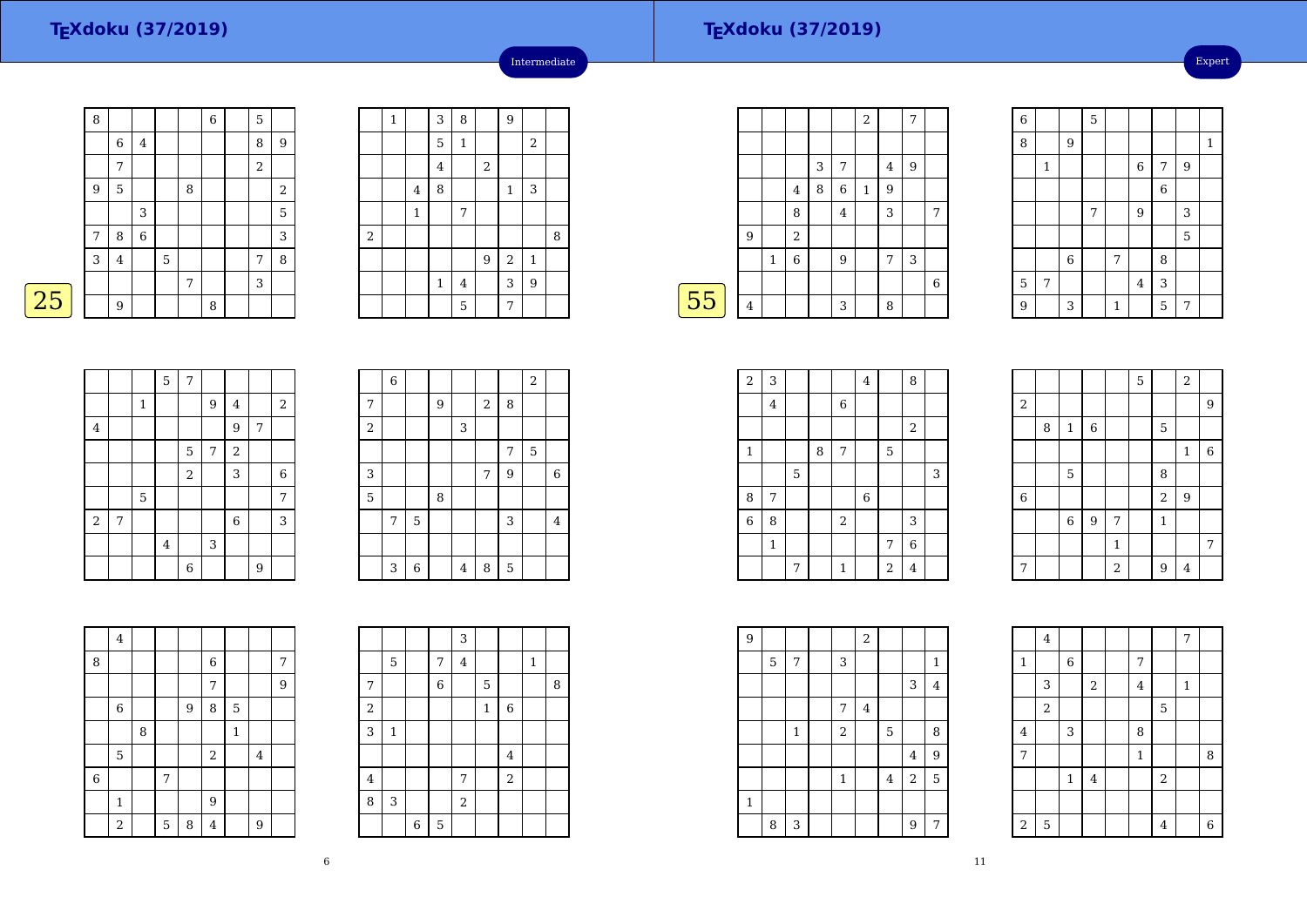Intermediate

|   |                |              |                |   |                | $\sqrt{2}$   |   | 7 |             |
|---|----------------|--------------|----------------|---|----------------|--------------|---|---|-------------|
|   |                |              |                |   |                |              |   |   |             |
|   |                |              |                | 3 | 7              |              | 4 | 9 |             |
|   |                |              | $\overline{4}$ | 8 | 6              | $\mathbf{1}$ | 9 |   |             |
|   |                |              | 8              |   | $\overline{4}$ |              | 3 |   | 7           |
|   | 9              |              | $\,2$          |   |                |              |   |   |             |
|   |                | $\mathbf{1}$ | 6              |   | 9              |              | 7 | 3 |             |
|   |                |              |                |   |                |              |   |   | $\,$ 6 $\,$ |
| 9 | $\overline{4}$ |              |                |   | 3              |              | 8 |   |             |

| $\overline{6}$ |              |             | 5 |              |             |                |   |              |
|----------------|--------------|-------------|---|--------------|-------------|----------------|---|--------------|
| 8              |              | 9           |   |              |             |                |   | $\mathbf{1}$ |
|                | $\mathbf{1}$ |             |   |              | $\,$ 6 $\,$ | 7              | 9 |              |
|                |              |             |   |              |             | $\overline{6}$ |   |              |
|                |              |             | 7 |              | 9           |                | 3 |              |
|                |              |             |   |              |             |                | 5 |              |
|                |              | $\,$ 6 $\,$ |   | 7            |             | 8              |   |              |
| 5              | 7            |             |   |              | $\bf 4$     | 3              |   |              |
| 9              |              | 3           |   | $\mathbf{1}$ |             | 5              | 7 |              |
|                |              |             |   |              |             |                |   |              |

Expert

|    | $\overline{4}$ |   |              |             |              |                  |                |   |                |
|----|----------------|---|--------------|-------------|--------------|------------------|----------------|---|----------------|
|    |                |   | 8            |             |              | 6                | $\overline{4}$ |   |                |
|    |                |   |              |             |              | 1                |                | 6 |                |
|    |                | 9 |              |             |              | 2                |                |   | 7              |
|    |                |   |              | 9           |              |                  |                |   | $\overline{2}$ |
|    |                |   | 5            |             |              | $\bf 4$          |                |   | 8              |
|    | 8              |   |              | $\,$ 6 $\,$ |              | $\boldsymbol{9}$ | 5              |   |                |
|    | 5              |   | $\mathbf{1}$ |             |              |                  |                | 9 |                |
| 31 |                | 2 |              | 7           | $\mathbf{1}$ |                  | 8              |   |                |
|    |                |   |              |             |              |                  |                |   |                |

᠇ ┯ ┯ ┱

|   |       |                |             | 5              | $\overline{7}$ |         |         |                |
|---|-------|----------------|-------------|----------------|----------------|---------|---------|----------------|
| 3 |       |                |             | $\overline{a}$ | $\bf 4$        |         |         |                |
|   |       |                | 3           | $\mathbf 1$    |                |         |         |                |
| 9 |       | $\overline{7}$ |             |                |                |         | 5       |                |
|   |       |                |             |                | $\overline{9}$ |         | $\bf 4$ |                |
|   | $\,2$ |                |             | 8              |                |         |         | $\overline{7}$ |
| 5 |       |                |             | 7              |                | $\,1\,$ |         |                |
|   |       | $\bf 4$        |             |                |                |         |         | 3              |
|   | 3     |                | $\mathbf 1$ |                |                | 7       |         | 8              |

| $\overline{\mathbf{c}}$ | 3                       |   |   |              | $\overline{4}$ |            | 8                |   |
|-------------------------|-------------------------|---|---|--------------|----------------|------------|------------------|---|
|                         | $\overline{\mathbf{4}}$ |   |   | $\,$ 6 $\,$  |                |            |                  |   |
|                         |                         |   |   |              |                |            | $\boldsymbol{2}$ |   |
| $\mathbf 1$             |                         |   | 8 | 7            |                | 5          |                  |   |
|                         |                         | 5 |   |              |                |            |                  | 3 |
| 8                       | 7                       |   |   |              | $\,6$          |            |                  |   |
| $\overline{6}$          | 8                       |   |   | $\sqrt{2}$   |                |            | 3                |   |
|                         | $\mathbf{1}$            |   |   |              |                | 7          | $\overline{6}$   |   |
|                         |                         | 7 |   | $\mathbf{1}$ |                | $\sqrt{2}$ | 4                |   |

|                  |   |                |                |                | 5 |                | $\sqrt{2}$   |   |
|------------------|---|----------------|----------------|----------------|---|----------------|--------------|---|
| $\boldsymbol{2}$ |   |                |                |                |   |                |              | 9 |
|                  | 8 | $\mathbf 1$    | $\,6$          |                |   | 5              |              |   |
|                  |   |                |                |                |   |                | $\mathbf{1}$ | 6 |
|                  |   | 5              |                |                |   | 8              |              |   |
| 6                |   |                |                |                |   | $\overline{a}$ | 9            |   |
|                  |   | $\overline{6}$ | $\overline{9}$ | 7              |   | $\mathbf{1}$   |              |   |
|                  |   |                |                | $\mathbf{1}$   |   |                |              | 7 |
| 7                |   |                |                | $\overline{2}$ |   | 9              | 4            |   |

| $\overline{9}$ |   |             |                | $\overline{a}$ |                |                |                |
|----------------|---|-------------|----------------|----------------|----------------|----------------|----------------|
|                | 5 | 7           | 3              |                |                |                | $\mathbf{1}$   |
|                |   |             |                |                |                | 3              | $\overline{4}$ |
|                |   |             | 7              | $\overline{4}$ |                |                |                |
|                |   | $\mathbf 1$ | $\overline{a}$ |                | 5              |                | 8              |
|                |   |             |                |                |                | 4              | 9              |
|                |   |             | $\mathbf{1}$   |                | $\overline{4}$ | $\overline{2}$ | 5              |
| $\mathbf{1}$   |   |             |                |                |                |                |                |
|                | 8 | 3           |                |                |                | 9              | 7              |

|                         | 4     |                  |                         |              |            | 7            |                |
|-------------------------|-------|------------------|-------------------------|--------------|------------|--------------|----------------|
| 1                       |       | $\boldsymbol{6}$ |                         | 7            |            |              |                |
|                         | 3     |                  | $\overline{\mathbf{c}}$ | 4            |            | $\mathbf{1}$ |                |
|                         | $\,2$ |                  |                         |              | 5          |              |                |
| 4                       |       | 3                |                         | 8            |            |              |                |
| 7                       |       |                  |                         | $\mathbf{1}$ |            |              | 8              |
|                         |       | $\mathbf 1$      | 4                       |              | $\sqrt{2}$ |              |                |
|                         |       |                  |                         |              |            |              |                |
| $\overline{\mathbf{c}}$ | 5     |                  |                         |              | $\bf 4$    |              | $\overline{6}$ |

|                |            | 5              |                |   |   |                |   |  |
|----------------|------------|----------------|----------------|---|---|----------------|---|--|
| 5              |            | $\overline{4}$ |                |   |   | $\overline{2}$ |   |  |
| $\sqrt{2}$     | 9          | 6              | 7              | 8 |   | 4              | 3 |  |
| $\bf{4}$       |            |                |                | 3 | 7 | 9              |   |  |
|                | $\sqrt{ }$ |                |                |   |   | $\overline{6}$ |   |  |
| 3              | 6          |                |                |   |   |                | 5 |  |
| $\overline{6}$ |            | 7              |                | 5 |   |                |   |  |
|                |            |                |                |   |   |                | 8 |  |
|                |            |                | $\overline{4}$ |   | 6 | 7              |   |  |

|                |             |                | $\,1\,$ |              |   | 7 |   |            |
|----------------|-------------|----------------|---------|--------------|---|---|---|------------|
|                | $\bf 4$     |                |         | $\sqrt{2}$   |   | 3 |   | 9          |
| 3              | $\,2$       |                | $\bf 4$ |              |   |   |   |            |
| $\overline{5}$ |             |                |         | $\mathbf{1}$ |   | 9 |   |            |
|                | 7           | 4              |         |              |   |   | 6 | $\sqrt{2}$ |
|                | $\,$ 6 $\,$ | $\overline{9}$ |         |              |   |   |   | 5          |
|                |             |                |         |              |   |   |   |            |
| $\bf 4$        | 9           | 7              |         |              |   |   |   |            |
|                | 5           | 3              |         | 6            | 9 |   |   |            |

|   | $\overline{2}$ | 7 |                  | 5           | $\sqrt{3}$ | 8 | $\overline{4}$ |  |
|---|----------------|---|------------------|-------------|------------|---|----------------|--|
|   |                | 9 |                  |             |            |   |                |  |
| 8 |                |   | 2                |             | $\,6\,$    |   | 7              |  |
|   |                |   |                  | $\,2$       |            |   |                |  |
|   |                |   | 7                | $\,$ 6 $\,$ | 8          |   | $\sqrt{2}$     |  |
|   |                | 8 | $\boldsymbol{9}$ |             |            |   | 3              |  |
|   |                |   |                  | 8           | 7          |   |                |  |
|   |                |   | 6                |             |            |   |                |  |
|   |                | 5 |                  |             | $\bf 4$    |   |                |  |

| 6              |   |                | 3              | $\bf 4$    |                |                | $\,1\,$ |   |  |
|----------------|---|----------------|----------------|------------|----------------|----------------|---------|---|--|
| $\sqrt{2}$     | 9 |                |                |            |                | $\overline{6}$ |         |   |  |
|                |   |                |                |            |                | 5              |         |   |  |
|                |   |                |                |            | $\overline{7}$ |                |         |   |  |
| $\overline{4}$ |   | $\mathbf{1}$   |                | 5          |                |                | 6       | 9 |  |
| 5              |   | $\overline{c}$ |                | $\,1\,$    |                |                |         | 7 |  |
| $\mathbf 1$    |   |                |                |            |                |                | 9       |   |  |
|                |   |                |                |            | $\mathbf 1$    | $\,2$          |         |   |  |
| 9              |   |                | $\overline{6}$ | $\sqrt{2}$ | 3              |                |         |   |  |